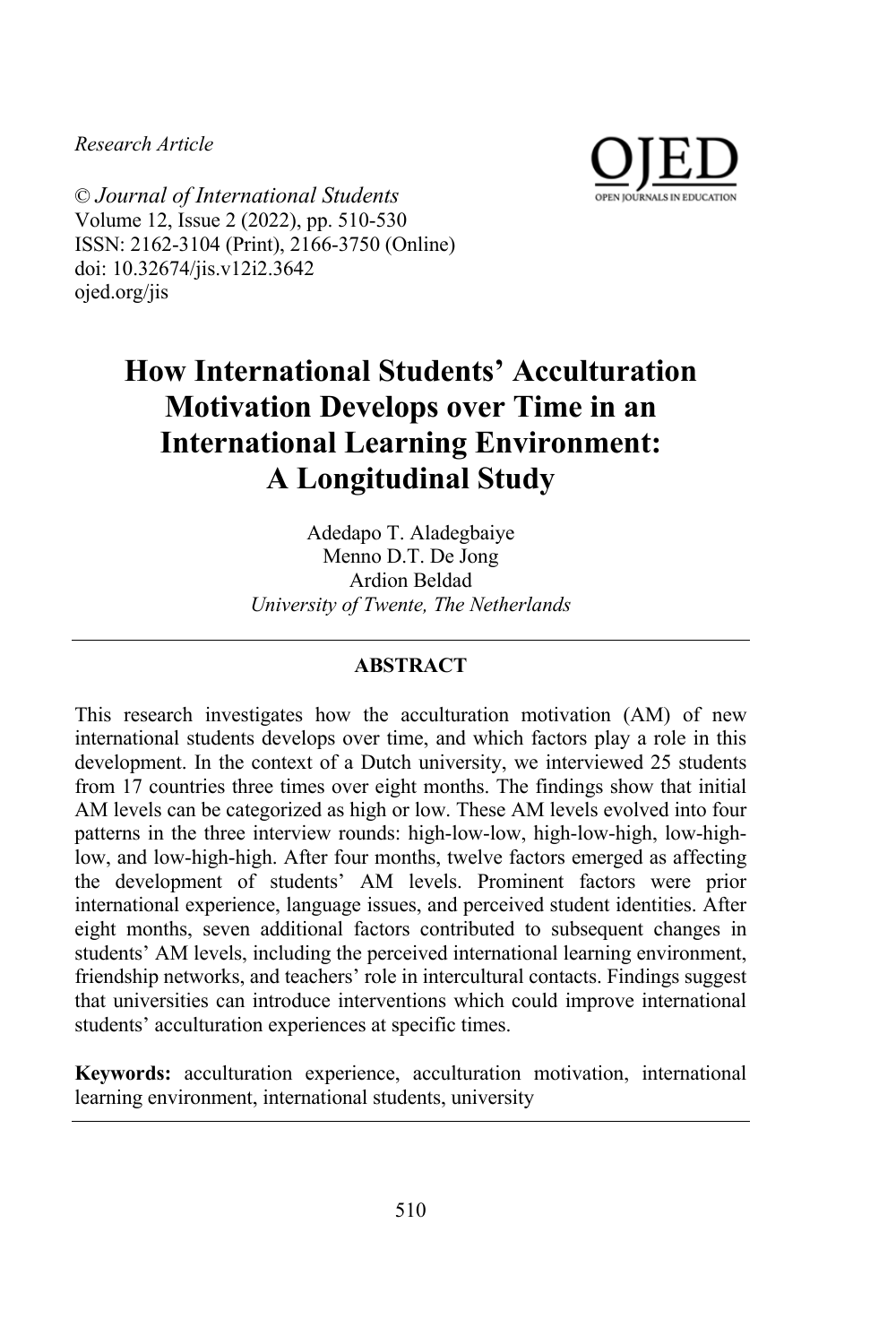Student-migrants experience no linear process toward adaptation to new sociocultural and academic environments (Zhou et al., 2008). The acculturation process unfolds over time and may differ among individuals (Rienties & Tempelaar, 2013). This means that some international students can adjust faster than others in their acculturation journey. Still, many international students continue to struggle to adjust to their new international learning environment (ILE). Part of the challenges they face is the mismatch between their expectations and their lived experiences (Smith & Khawaja, 2011). Such a mismatch may have psychological, academic, and socio-cultural consequences such as depression, homesickness, loneliness, and poor academic performances (Dentakos et al., 2017).

Unlike economic migrants who move for work, or refugees and asylum seekers who move for safety, international students are a special group of migrants called sojourners because of their temporary stay for educational purposes in a new society (Dentakos et al., 2017). The uniqueness of student-migrants makes current acculturation models insufficient to wholly explore their acculturation experiences (Smith & Khawaja, 2011). This means that their acculturation motivation (AM) may also significantly differ from other migrant groups over time (Berry et al., 1987). A congruence between migrants' expectation of the new society and their real experience can enhance their motivation to acculturate (Dentakos et al., 2017; Recker et al., 2017).

So far, little is known about how international students' AM develops over time and the factors that are responsible for these changes. This study tries to fill this gap by addressing two research questions: (1) how does international students' AM develop over time in an ILE, and (2) what factors play a role in this development in their AM? Past studies (e.g., Dentakos et al., 2017) have tried to understand AM via quantitative surveys, even though the use of longitudinal studies have often been recommended to gain more detailed insights into the acculturation experiences of international students (e.g., Smith & Khawaja, 2011). Therefore, this research longitudinally explores new international students' AM development via periodic, semi-structured interviews.

## **LITERATURE REVIEW**

## **Acculturation**

Acculturation is the change process that occurs when two cultures come into firsthand, unmediated, and continuous contact over time (Berry, 2005). International students who opt for studying abroad directly experience this change, albeit in differing degrees (Rienties & Tempelaar, 2013). Acculturation encompasses three dimensions of international students' experiences in a new ILE (Berry, 2006): a socio-cultural dimension, a psychological dimension, and an academic dimension. The socio-cultural dimension includes friendship networks and contacts (Ward & Kennedy, 1999). The psychological dimension includes mental health and well-being and identity (Berry & Hou, 2016). The academic dimension includes academic systems, academic performance, and academic satisfaction (Yu & Wright, 2016). Student-migrants need to successfully adapt in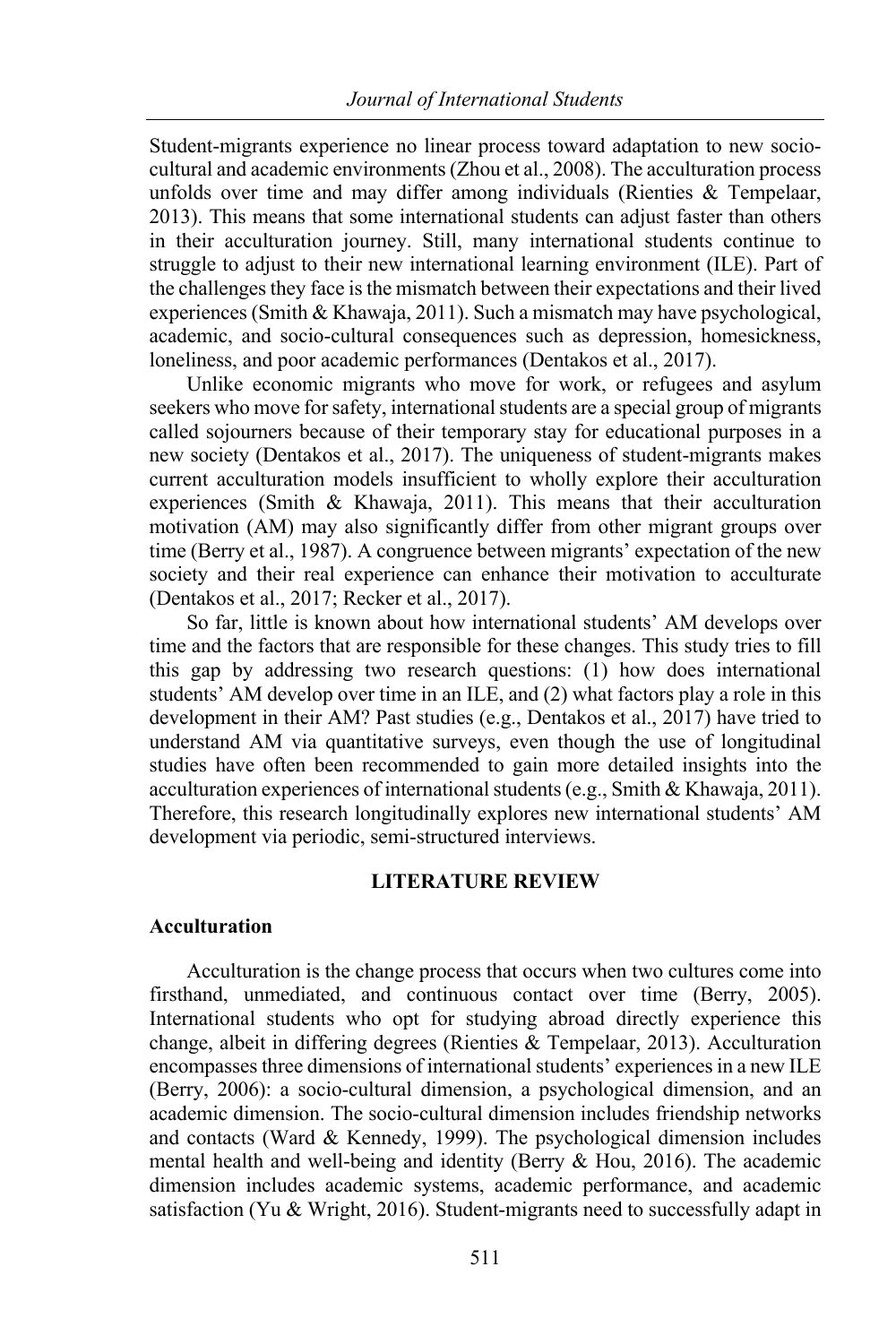these dimensions for a wholesome acculturation experience while achieving personal and academic goals (Yakobov et al., 2019).

## **Expectations and Acculturation Experiences**

Students transitioning to a new society have expectations of the associated benefits and difficulties in adapting to the three dimensions identified above (Berry, 2005). For example, Wintre et al. (2015) identified eight underlying themes of motivations for foreign study: new experiences, education, future career and immigration prospects, qualities of the host country, qualities of the institution, financial reasons, location, and friends and relatives in the host country.

Ward et al. (1998) noted that the U-curve hypothesis highlights the stages student-migrants go through before adaptation. This begins with the honeymoon stage, when everything is new and exciting. However, the euphoria of this stage may set unrealistic expectations of the new environment. Subsequently, the identified differences between the new system and what students were used to could result in degrees of culture shock while expectations become realistic (Berry, 2005). This is followed by the adjustment phase in which student-migrants learn to accept the new conditions. Finally, during the adaptation stage, students are getting used to the new conditions.

Fulfilled expectations have been found to have a positive impact on adjustment (Yakobov et al., 2019). When expectations are unfulfilled, students may experience depression, loneliness, and anxiety. International students, for example, experience higher levels of acculturative stress than other migrant groups with permanent residence intentions (Berry et al., 1987). Empirical studies established that factors such as personality, age, gender, acculturative stress, openness of the host society, attitudes, and cultural dimensions have consequences for the lived experiences of foreign students in their adaptation to the new ILE. However, such effects were examined regardless of how AM changes over time. This research, however, explores students' AM, which has been found to have stronger effects on adaptation than other socio-demographic and psychosocial variables (Dentakos et al., 2017).

## **Acculturation Motivation**

Berry (2005) identified four acculturation orientations: assimilation, integration, separation, and marginalization. However, this approach has been criticized for being too reductionistic (Smith & Khawaja, 2011). Besides, it neglects the international and academic nature of the ILE because it was not specifically designed for student-migrants. Therefore, academic scholars have proposed other concepts for exploring international students' acculturation. Chirkov et al. (2007) advocated the use of AM instead of acculturation orientation in student studies. Dentakos et al. (2017) defined AM as the willingness of international students "to learn about the host culture, to develop friendships with host members, and to explore the host country's social and cultural environments"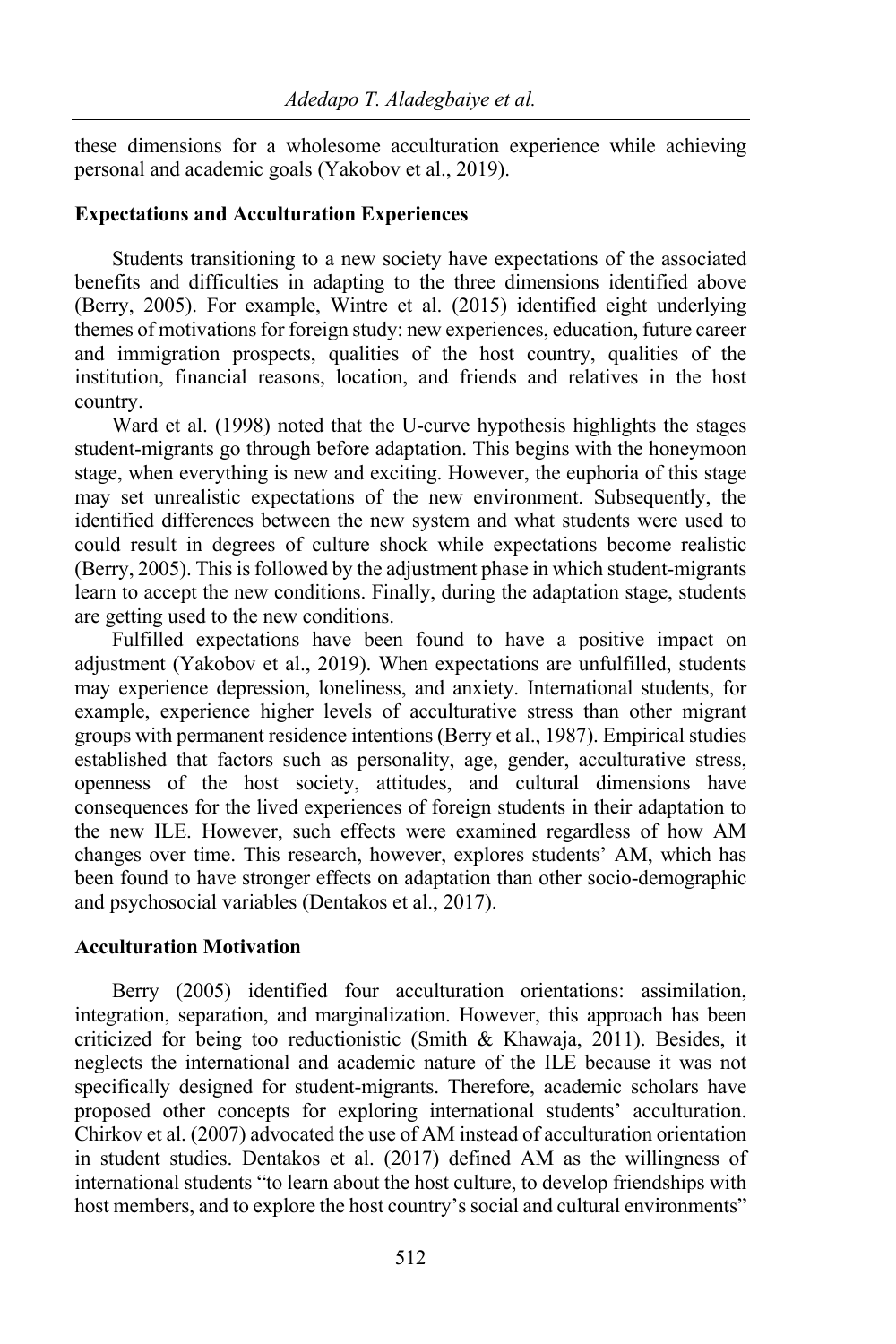(p. 29). This definition, though more applicable, also excludes the other international students in the acculturation process and the influence of the ILE on acculturation (Chirkov et al., 2007).

While an ILE operates within the context of the host society, it may be distinct from it because of its international nature. For example, the official language at the university may differ from the native language of the society (Carmit & Philip, 2006). Acculturation within the host university, therefore, differs significantly from acculturation in the host society. For the purpose of this work, AM in an ILE refers to the willingness of an international student to participate in academic activities, develop friendships with domestic and other international students, and engage in the university's socio-cultural environment.

#### **Acculturation Motivation and Adaptation Outcomes**

The effects of AM have been investigated in various studies. Recker et al. (2017) investigated AM from the lenses of motivation for cultural maintenance, which indicates interest to retain the home culture, and motivation for cultural expansion, which refers to the willingness to accommodate new cultural traits. They argued that motivations can change because migrants' adaptation is nonlinear. Chirkov et al. (2007) examined how self-determined motivation and goal contents for foreign study (e.g., good education) affect students' adaptation to the new society. They discovered that self-motivated students had better adaptation outcomes than non-self-motivated students. They also identified two key factors in international students' goals for foreign study: (1) preservation factors such as avoiding disadvantageous conditions back home were found to negatively affect adaptation, whereas (2) self-development factors were found to positively affect adaptation. Dentakos et al. (2017) found that AM predicts students' adjustment and intentions for permanent residence in the new society. International students with low AM levels had negative perceptions about sociocultural adjustment, the university, and peer relationships compared with students with high AM levels. AM also affects academic adaptation, especially because students prioritize academic achievement above socio-cultural and psychological adjustment (Eshel & Rosenthal-Sokolov, 2000).

## **METHOD**

This study employed a longitudinal approach based on in-depth, semi-structured interviews. This method was appropriate to allow participants to freely share their acculturation expectations and experiences (Owen, 2014). The study focused on the first eight months (end of August 2019—mid-April 2020) of the participants' experiences at the university. This was done in three interview rounds: at the start of the academic year, after four months, and after eight months. The research was approved by the Ethics Committee of the University of Twente, the Netherlands.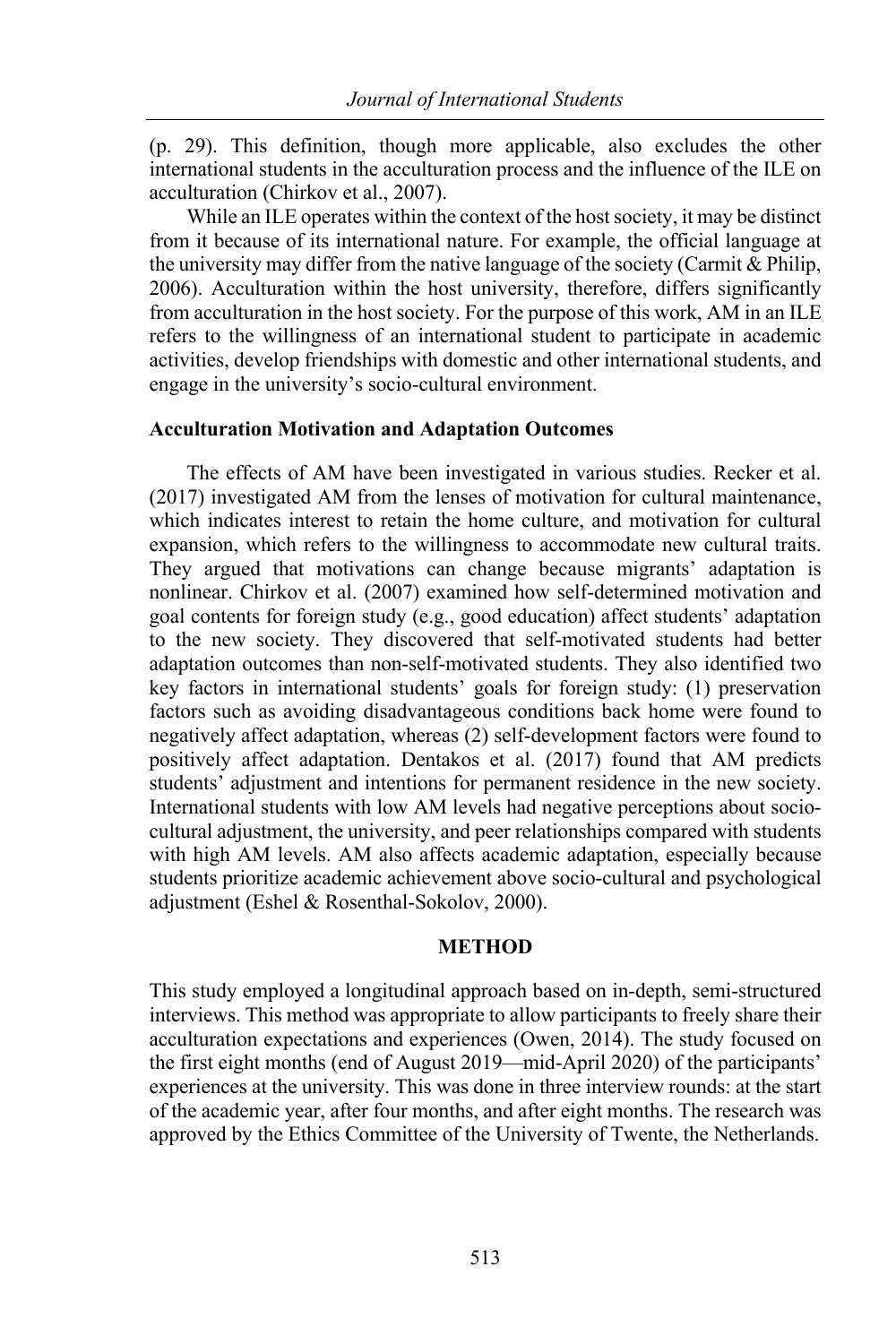## **Participants**

Twenty-five new international students of the University of Twente participated in this study. They held no dual Dutch nationality and had not previously lived or studied in the Netherlands. They were recruited during the August 2019 introduction program. Table 1 gives an overview of the demographic characteristics of the participants. As can be seen, the participants had diverse national backgrounds. There were 14 males. Most of the participants enrolled for a master's program. They had varying degrees of prior international experience. Their ages ranged from 19 to 31 years.

All 25 participants completed the first interview round. Only 23 participants participated in the second interview (after four months), while 22 participants also completed the third interview (after eight months).

## **Interview Guides and Procedure**

The interviews aimed at gaining an understanding of participants' acculturation experiences, adjustment status, and expectations for the following months. The first interview round focused on participants' goals, pre- and postarrival preparedness, expectations and anticipated challenges, and initial experiences. The second and third rounds predominantly looked back at participants' experiences but also addressed their expectations for the upcoming months.

Questions addressed their academic and social activities, their impressions of the university and their social environment, and their positive and challenging experiences.

| Participant | Country        | Gender | Age | Study level | Intl. experience |  |  |  |  |  |
|-------------|----------------|--------|-----|-------------|------------------|--|--|--|--|--|
| 1           | Estonia        | М      | 22  | Master      | $>12$ months     |  |  |  |  |  |
| 2           | India          | М      | 22  | Master      | $0-3$ months     |  |  |  |  |  |
| 3           | Mexico         | F      | 23  | Master      | $0-3$ months     |  |  |  |  |  |
| 4           | Colombia       | F      | 31  | Pre-master  | $>12$ months     |  |  |  |  |  |
| 5           | India          | F      | 22  | Master      | $0-3$ months     |  |  |  |  |  |
| 6           | Germany        | F      | 23  | Master      | $>12$ months     |  |  |  |  |  |
|             | Japan          | F      | 21  | Master      | $0-3$ months     |  |  |  |  |  |
| 8           | Mexico         | М      | 25  | Master      | 6–9 months       |  |  |  |  |  |
| 9           | <b>Belarus</b> | М      | 21  | Pre-master  | $>12$ months     |  |  |  |  |  |
| 10          | Spain          | М      | 23  | Master      | $>12$ months     |  |  |  |  |  |
| 11          | Germany        | М      | 25  | Pre-master  | $3-6$ months     |  |  |  |  |  |
| 12          | Mexico         | F      | 22  | Bachelor    | $>12$ months     |  |  |  |  |  |
| 13          | USA            | F      | 25  | Master      | $>12$ months     |  |  |  |  |  |
| 14          | France         | M      | 23  | Master      | $0-3$ months     |  |  |  |  |  |
| 15          | India          | M      | 22  | Master      | $0-3$ months     |  |  |  |  |  |
| 16          | India          | M      | 22  | Master      | $0-3$ months     |  |  |  |  |  |
| 17          | China          | F      | 23  | Pre-master  | $>12$ months     |  |  |  |  |  |

## **Table 1: Participants' Demographics**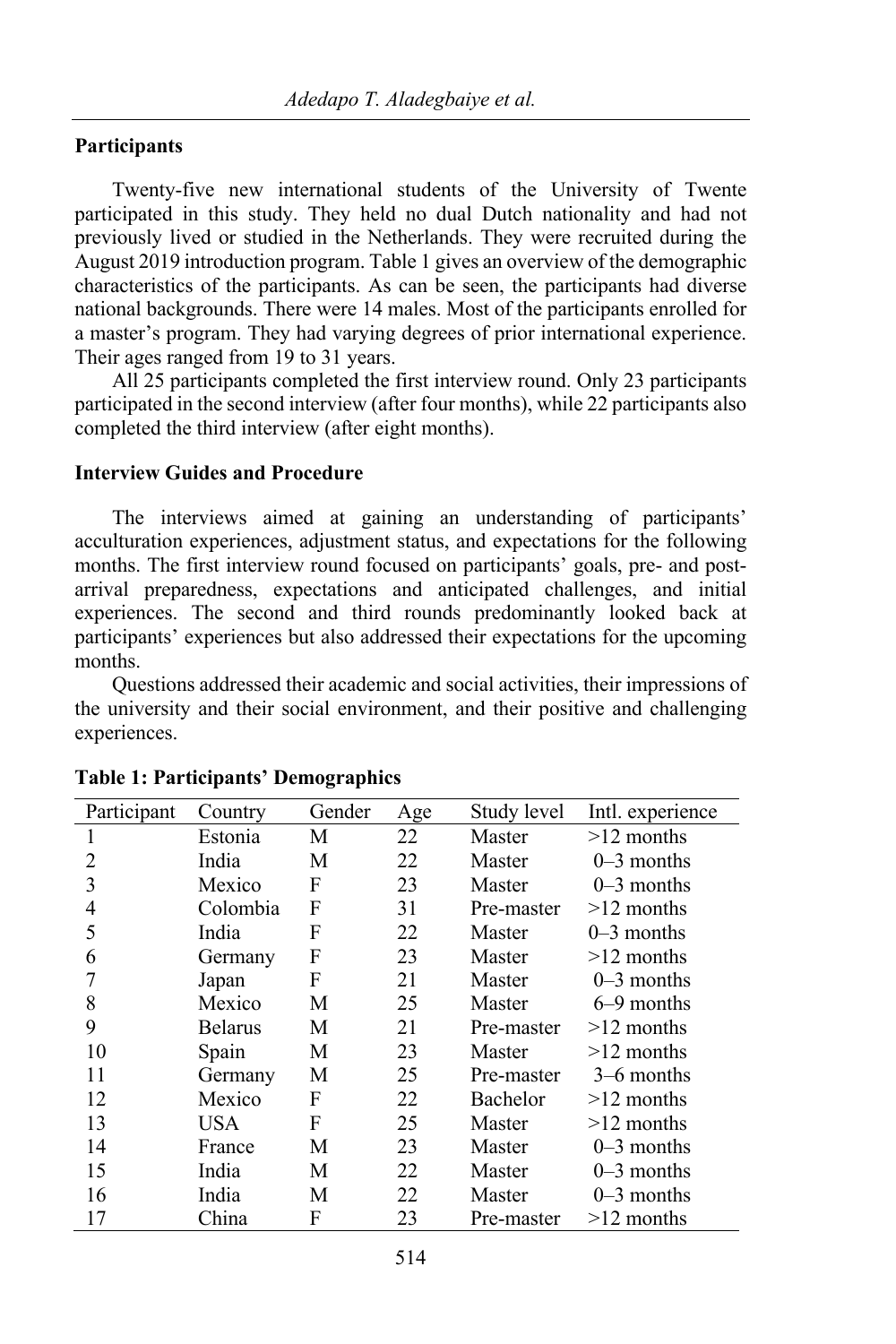| Participant | Country    | Gender | Age | Study level     | Intl. experience |  |  |  |  |
|-------------|------------|--------|-----|-----------------|------------------|--|--|--|--|
| 18          | USA        | M      | 24  | Master          | $0-3$ months     |  |  |  |  |
| 19          | India      | M      | 25  | Master          | $0-3$ months     |  |  |  |  |
| 20          | <b>New</b> | М      | 20  | <b>Bachelor</b> | $>12$ months     |  |  |  |  |
|             | Zealand    |        |     |                 |                  |  |  |  |  |
| 21          | Poland     | М      | 19  | Bachelor        | $0-3$ months     |  |  |  |  |
| 22          | Taiwan     | F      | 24  | Master          | $0-3$ months     |  |  |  |  |
| 23          | Ireland    | М      | 23  | Master          | $>12$ months     |  |  |  |  |
| 24          | India      | F      | 23  | Master          | $>12$ months     |  |  |  |  |
| 25          | Zimbabwe   | F      | 23  | Master          | $>12$ months     |  |  |  |  |

*Journal of International Students*

The interviews lasted between 25 and 70 mins. All interviews were audiorecorded and transcribed.

## **Data Analysis**

We holistically assessed each participant's AM level using four metrics, each awarded one point. Therefore, AM level represented participants' willingness to: (1) participate in the university's academic activities (e.g., class attendance, personal and group study, assignments, projects, and examinations) (1 point), (2) develop friendships with domestic students (1 point), (3) develop friendships with other international students outside of their own countries (1 point), and (4) take part in the university's socio-cultural environment by participating in social activities, cultural events, and sports (1 point). An overall score of 0 means no motivation, a score of 1–2 stands for a low AM, and a score of 3–4 represents a high AM. For example, a participant who participated in academic activities, who developed friendships with domestic students and other international students, and who explored the university's socio-cultural landscape gets a total of four points and was considered to have a high AM.

Data were then analyzed following Wintre et al.'s (2015) approach for thematic analysis, including phases of data transcription, data reduction by excluding irrelevant information, highlighting key information, spotting and collating emerging themes, and, finally, coding the constructs. Specifically, all three transcripts of each participant were chronologically analyzed to have a feel of their AM at the different stages and scored appropriately. Emerging factors were then coded and compared among the participants and thematically categorized.

A second coder analyzed the transcripts of three randomly selected participants (nine transcripts in total). The Cohen's kappas for intercoder agreement appeared to be sufficient: .85 for AM measurement and .84 for the acculturation factors extracted.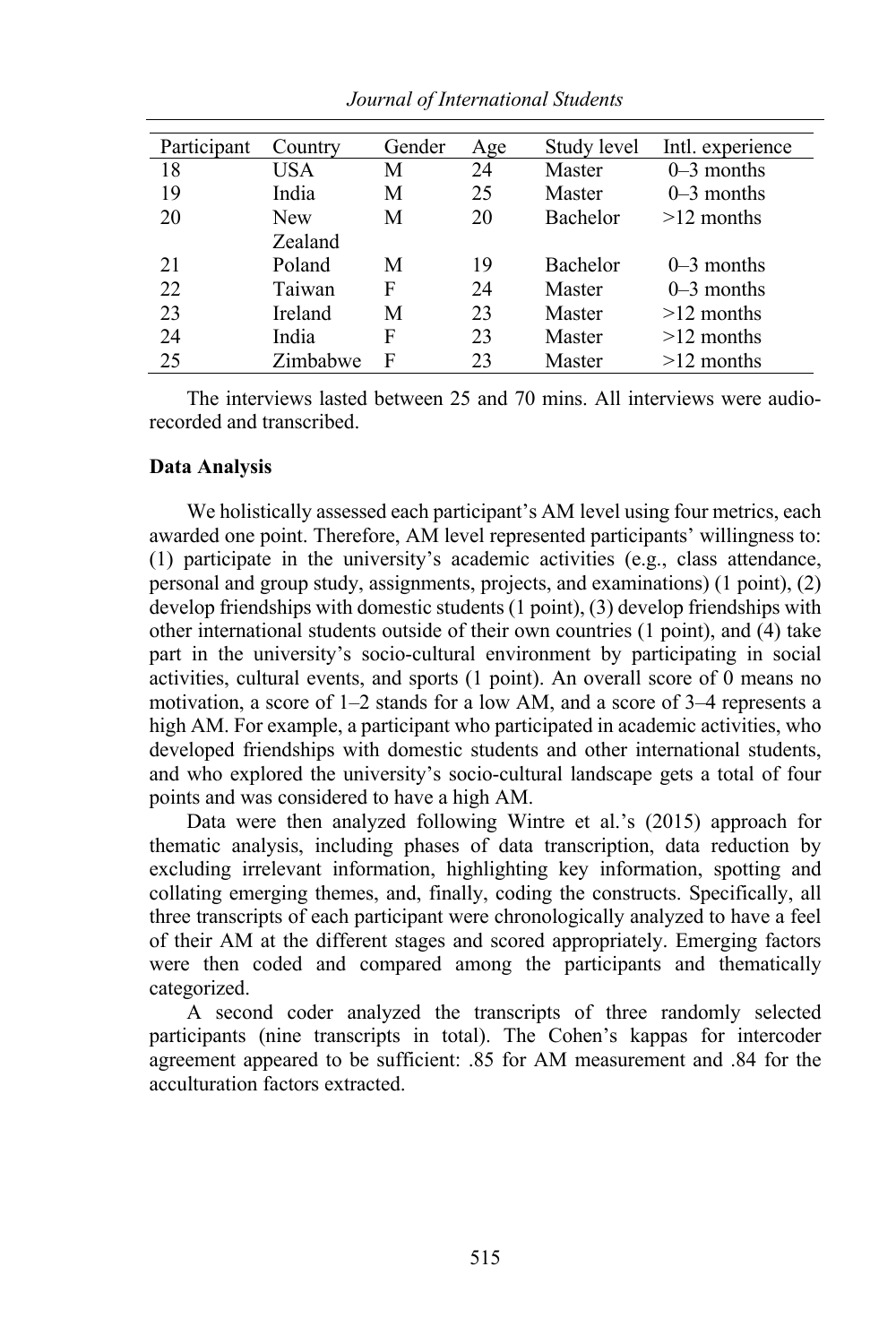## **FINDINGS**

## **Overview of Students' AM Development**

Table 2 gives an overview of participants' AM development. The findings suggest that students' AM fluctuates over time and that periods of lower AM levels are quite common among international students. Furthermore, they underline the individual and non-linear nature of students' acculturation processes. Some participants with high AM levels in the beginning saw a decline in their AM after four months. While some of them were able to attain a high AM level after eight months, others did not, and vice versa. We thus distinguished four patterns of AM development among the 22 participants who completed all interview rounds: high-low-low ( $n = 6$ ), high-low-high ( $n = 9$ ), low-high-low  $(n = 3)$ , and low-high-high  $(n = 4)$ .

| Participant                       | Initial AM | After 4 months | After 8 months |  |  |  |  |  |  |
|-----------------------------------|------------|----------------|----------------|--|--|--|--|--|--|
| 1, 10, 13, 14, 15, 20             | High       | Low            | Low            |  |  |  |  |  |  |
| 3, 4, 6, 8, 11, 19,<br>21, 23, 24 | High       | Low            | High           |  |  |  |  |  |  |
| 9, 16, 22                         | Low        | High           | Low            |  |  |  |  |  |  |
| 5, 12, 18, 25                     | Low        | High           | High           |  |  |  |  |  |  |
| 17                                | Low        | High           |                |  |  |  |  |  |  |
| 2, 7                              | Low        |                |                |  |  |  |  |  |  |

**Table 2: Development of Participants' AM Levels**

#### **Factors Affecting Students' AM Levels**

Table 3 presents factors that, according to their self-reports, affected participants' AM levels after four and eight months. Several observations can be made. Participants' AM levels were affected by different factors, which played their role simultaneously or subsequently (on average, about 11 factors per participant were mentioned). With only one exception (Participant 1), all participants experienced a mix of positive and negative factors. The ratio between factors playing a positive and a negative role differed per participant, but, on average, the positive and negative factors were relatively balanced (47% versus 53%, respectively). With only a few exceptions, factors were mentioned as playing both positive and negative roles. The exceptions were living costs, academic workload, discrimination and stereotypes (only negative), and university resources (only positive). Finally, seven new factors emerged from the third interview round, suggesting that there may be factors that only become salient after a longer stay. Below, we will elaborately discuss the findings.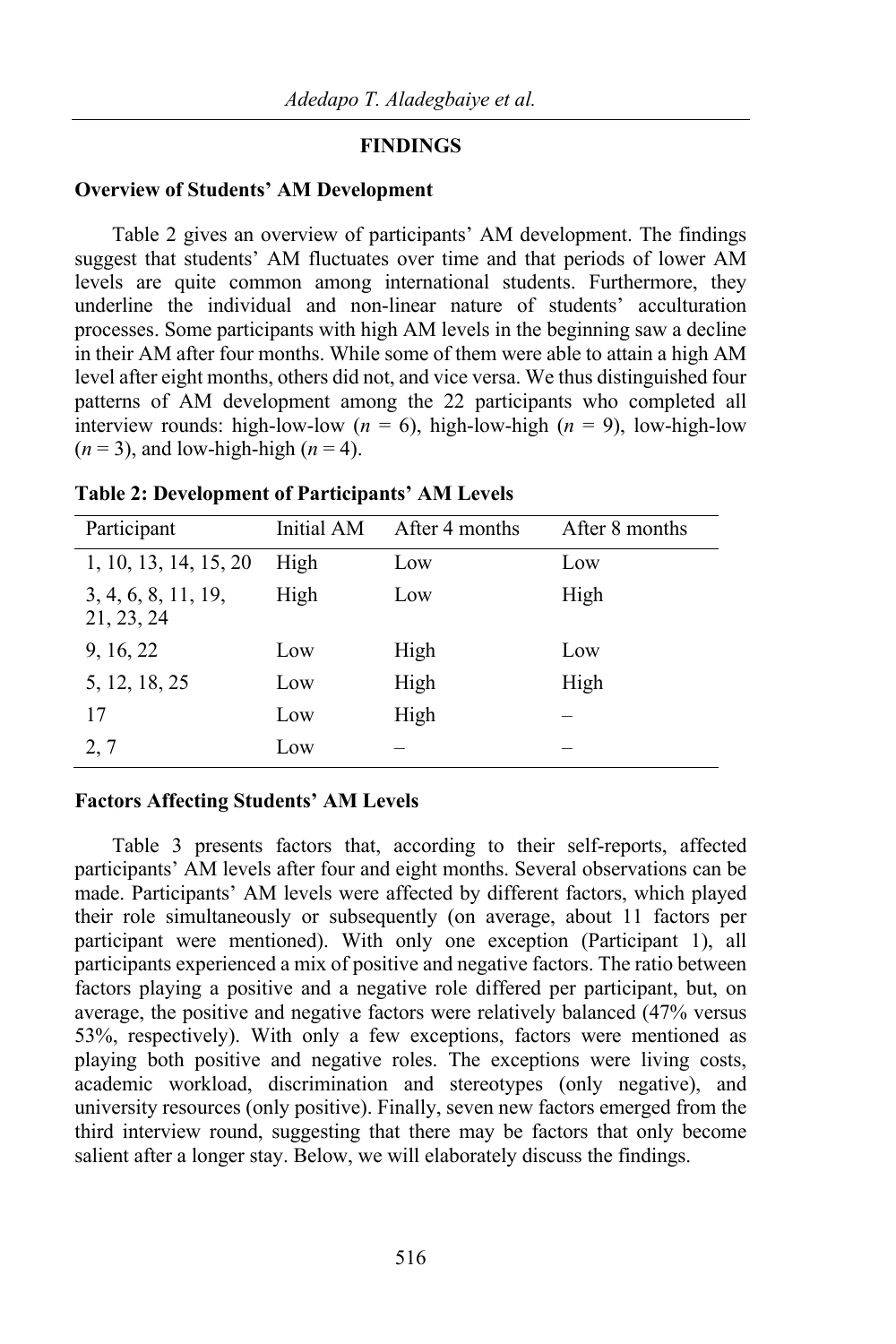## **Initial AM Levels**

The analysis of the first interview round revealed two general AM levels high ( $n = 15$ ) and low ( $n = 10$ )—among the participants. The characteristics of both groups will be summarized below.

## *Participants with High Initial AM Levels*

Most participants reported a high AM level at the beginning of their student experience. They consciously chose to study at the university. Some already had prior experience studying abroad. They displayed willingness to explore the ILE. They were open to interacting, working, making friends, and living with domestic and other international students and were motivated to put effort into these. They were eager to explore the socio-cultural and academic environment of the university. They had plans to learn Dutch and improve their English. One participant, for instance, said:

I grew up meeting people from different cultures and this made me curious about other cultures, especially how people think. So, I am excited about my new experience here in the university. [P24]

#### *Participants with Low Initial AM Levels*

Participants with low initial AM levels had no specific positive or negative expectations regarding their new situation. The university was not necessarily their first choice. Some had little or no prior experience abroad. They were more oriented toward staying within their own cultural group or within the international students' group than interacting with domestic students. They were open to interacting, working, making friends, and living with domestic or international students, but showed no intentions to put effort into this. They showed little interest in exploring the socio-cultural environment of the university. They were undecided on learning Dutch, but would improve their English skills. One participant said:

I'm worried I may have some problems, especially with making friends…. I don't want to suddenly feel lonely. Right now, I don't see any interests from other students. [P5]

## **Developments in Participants' AM Levels after Four Months**

The analyses of the participants' experiences after four months showed an interesting shift in their AM levels. Most participants noted that they were not yet adjusted to the socio-cultural landscape of the ILE. They had varying interests to build friendships and explore the socio-cultural environment of the university. However, they were all motivated to participate in academic activities. Interestingly, participants who had initially displayed high AM levels reported low AM levels ( $n = 15$ ), while those who had low initial AM levels showed high AM levels  $(n = 8)$  at this stage. The confrontation in the first months between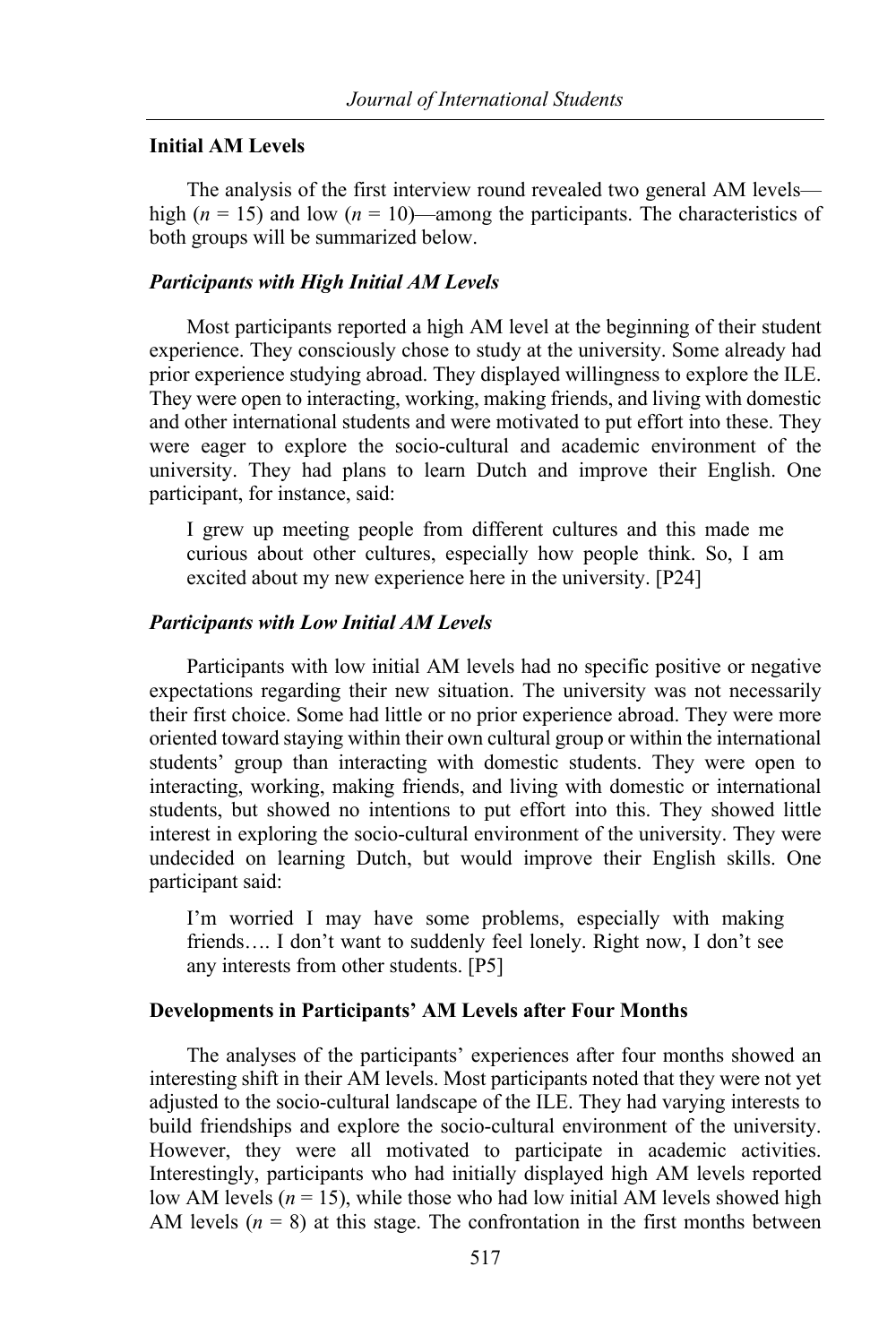expectations and experiences resulted in a dialectical process, in which positive initial positions were relativized by difficulties and disappointments and negative positions were counterbalanced by unforeseen positive events.

Some factors that were mentioned as having positive effects on the AM levels of some participants had negative effects on others. We distinguished 12 factors which contributed to these differences in experiences among participants and grouped them into three categories. First, there are *personal factors*, which reflect participants' past or current experiences and individual perceptions. Second, there are *social factors*, which emerged as a result of social contacts with others at the university. Third, there are *academic factors*, which are linked with academic activities, academic personnel, or academic processes at the university. These are discussed below.

| Participant                                    | $\mathbf{1}$   | $\overline{c}$ | 3         | $\overline{4}$ | 5                 | 6              | 7      | 8         | 9 | 10     | 11        | 12 | 13     | 14 | 15        | 16        | 17        | 18     | 19 | 20  | 21        | 22 | 23 | 24     | 25     |
|------------------------------------------------|----------------|----------------|-----------|----------------|-------------------|----------------|--------|-----------|---|--------|-----------|----|--------|----|-----------|-----------|-----------|--------|----|-----|-----------|----|----|--------|--------|
| Initial AM level                               | $\overline{H}$ | L              | H         | H              | L                 | $\overline{H}$ | L      | H         | L | H      | H         | L  | H      | H  | H         | L         | L         | L      | H  | H   | H         | L  | H  | H      | L      |
| AM Factors within 4 months                     |                |                |           |                |                   |                |        |           |   |        |           |    |        |    |           |           |           |        |    |     |           |    |    |        |        |
| 1. Prior intl.<br>experience                   |                |                |           |                |                   |                |        |           |   |        |           |    |        |    | $\ddot{}$ |           | $\ddot{}$ |        |    | $+$ | $^{+}$    |    |    |        |        |
| 2. Language issues                             |                |                |           |                |                   |                |        |           |   |        |           |    |        |    |           |           |           | $^{+}$ |    |     |           |    |    |        |        |
| 3. Perceived student<br>identities             |                |                |           |                |                   | $\ddot{}$      |        |           |   |        |           |    |        |    |           |           |           |        |    |     |           |    |    |        |        |
| 4. Extracurricular<br>participation            |                |                |           |                |                   |                |        |           |   |        |           |    |        |    |           |           |           |        |    |     |           |    |    |        |        |
| 5. Housing search<br>experience                |                |                |           |                |                   |                |        |           |   |        |           |    |        |    |           | $\ddot{}$ |           | $^{+}$ |    |     |           |    |    |        |        |
| 6. Living costs                                |                |                |           |                |                   |                |        |           |   |        |           |    |        |    |           |           |           |        |    |     |           |    |    |        |        |
| 7. Intl. in-group<br>pressure                  |                |                |           |                |                   |                |        | $\ddot{}$ |   |        | $^{+}$    |    |        |    | $^{+}$    |           |           |        |    |     |           |    |    |        | $^{+}$ |
| 8. Other students'<br>opinions                 |                |                | $\ddot{}$ |                |                   | $\ddot{}$      |        | $\ddot{}$ |   |        | $\ddot{}$ |    |        |    |           |           |           |        |    |     |           |    |    |        |        |
| 9. University<br>resources                     |                |                | $^{+}$    |                | $^{+}$            |                |        |           |   | $^{+}$ |           |    |        |    |           |           |           |        |    |     |           |    |    |        | $^{+}$ |
| 10. Study program<br>characteristic            |                |                |           |                | $\qquad \qquad +$ |                |        |           |   |        |           |    | $^{+}$ |    |           | $^{+}$    |           |        |    |     |           |    |    |        | $+$    |
| 11.Academic<br>workload                        |                |                |           |                |                   |                |        |           |   |        |           |    |        |    |           |           |           |        |    |     |           |    |    |        |        |
| 12. Information on<br>procedures               |                |                |           |                |                   |                |        |           |   |        |           |    |        |    |           |           |           |        |    |     | $\ddot{}$ |    |    | $^{+}$ |        |
| AM level after 4<br>months                     | $\mathbf{L}$   |                | L         | L              | H                 | L              |        | L         | Н | L      | L         | Н  | L      | L  | L         | H         | H         | H      | L  | L   | L         | H  | L  | L      | H      |
| Additional AM Factors within 8 months          |                |                |           |                |                   |                |        |           |   |        |           |    |        |    |           |           |           |        |    |     |           |    |    |        |        |
| 1. Perceived<br>discrimination &<br>stereotype |                |                |           |                |                   |                |        |           |   |        |           |    |        |    |           |           |           |        |    |     |           |    |    |        |        |
| 2. Perceived ILE<br>identity                   |                |                | $\ddot{}$ |                |                   |                |        |           |   |        |           |    |        |    |           |           |           |        |    |     |           |    |    |        |        |
| 3. Friendship<br>networks                      |                |                | $\ddot{}$ |                |                   |                | $^{+}$ | $\ddot{}$ |   |        |           |    |        |    |           |           |           |        |    |     |           |    |    |        |        |
| 4. Interaction with<br>other students          |                |                |           | $+$            |                   |                | $^{+}$ |           |   |        | $+$       |    |        |    |           |           |           |        |    |     |           |    |    |        |        |

**Table 3: Participants' Responses Coded by Thematic Factors Identified**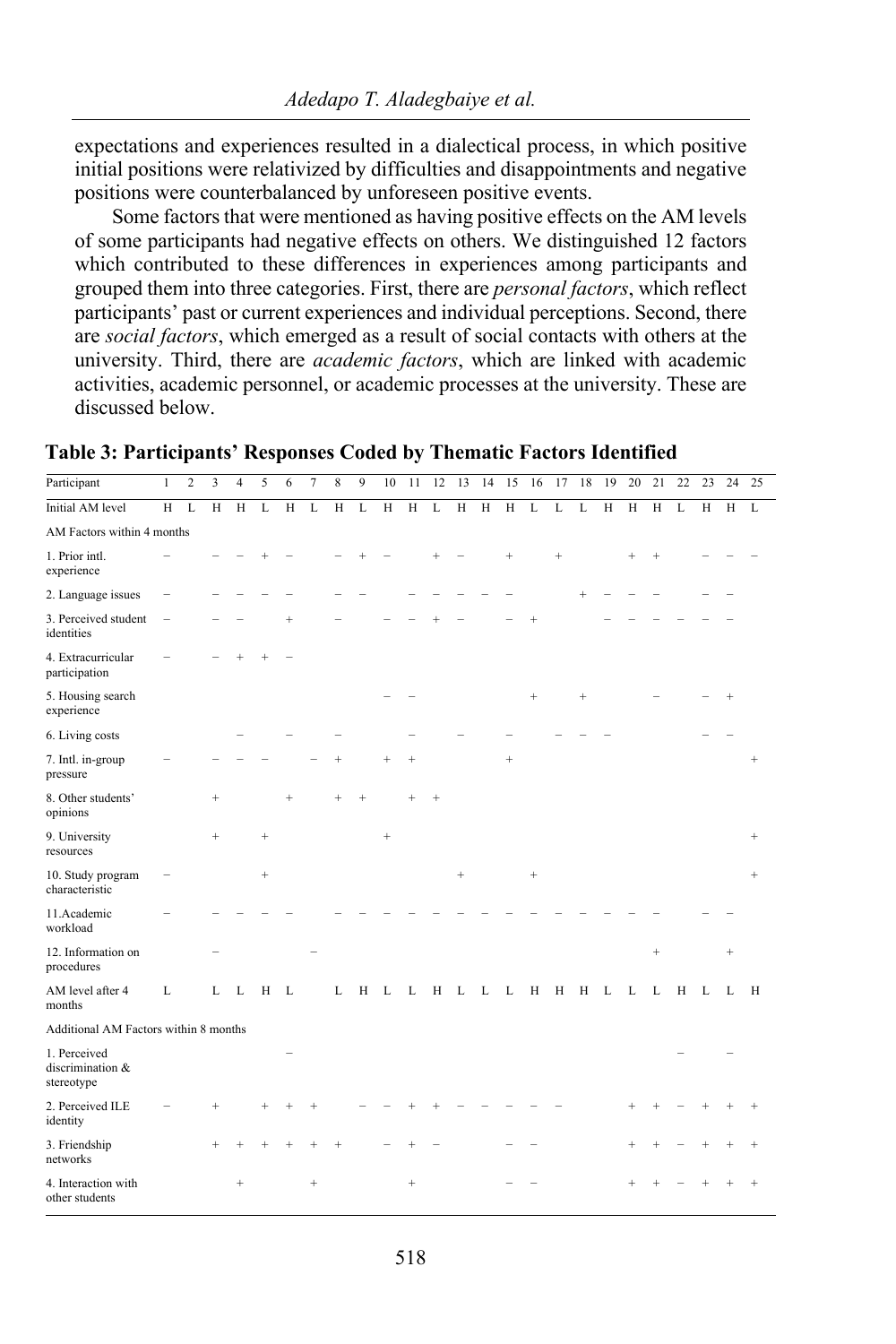| Participant                                   |                   | 2 | 3      | 4   | 5    | 6 |   | 8       | 9 | 10 | 11   | 12 | 13     | 14 | 15  | 16                       | 17 | 18 | 19  | 20  | 21     | 22 | 23  |     | 24 25 |
|-----------------------------------------------|-------------------|---|--------|-----|------|---|---|---------|---|----|------|----|--------|----|-----|--------------------------|----|----|-----|-----|--------|----|-----|-----|-------|
| 5. Intercultural<br>exchange events           |                   |   | $+$    | $+$ | $^+$ |   | + |         |   |    | $^+$ |    | $\div$ |    |     |                          |    |    |     | $+$ | $^{+}$ |    |     | $+$ | $+$   |
| 6. Interaction with<br>teachers & uni. Staff  | $\equiv$          |   | $+$    | $+$ | $^+$ |   |   |         |   |    |      |    |        |    | $+$ |                          |    |    |     | $+$ | $+$    |    | $+$ |     |       |
| 7. Teachers' role in<br>intercultural contact | $\qquad \qquad -$ |   | $^{+}$ |     | $+$  |   |   | $+$ $+$ |   |    |      |    |        |    |     | $\overline{\phantom{0}}$ |    |    | $+$ |     | $^{+}$ |    |     | $+$ | $\pm$ |
| AM level after 8<br>months                    | L                 |   | H      | H   | H    | H |   | H       | L | L  | H    | H  | L L    |    |     | - L                      |    | Н  | H   | L   | H      | L  | H   | H   | H     |

*Note*:  $+/-$  indicates that factor was mentioned by participants as having a positive/ negative impact on their acculturation. L/H indicates participant has high or low AM at this stage.

## *Personal factors*

## **Prior International Experience**

The dynamics of participants' prior international experience had an impact on their AM level. Most participants who had had positive prior experiences had high initial AM levels, because they expected to replicate their positive prior experience. If this was not the case, their AM levels diminished. Participants with negative prior experiences had low initial AM levels, which improved if their Dutch experience was better than expected. One participant said:

When I moved to Switzerland I thought it was a xenophobic place, but the Netherlands is a very open place. I meet different people when I get to work with others in my program and I find that nice. [P20]

Some participants without prior experience abroad made more plans to work, live, and make friends with Dutch and other international students. They did some background research regarding life at the university and showed a higher level of preparedness than participants with prior experience.

## **Language Issues**

Language issues played a critical role in participants' AM development. A good mastery of English made interactions easier for some participants, while those with English language issues experienced fewer interactions with domestic and other international students who did not speak their own native language. One participant said:

The Dutch speak pretty good English and I get along with them as well as other new international. People from China, for example, are usually isolated. They do their thing within their group, probably because they want to speak their own language. [P18]

Additionally, some Dutch language skills facilitated interactions with domestic students. Some participants felt excluded by the Dutch students, who often had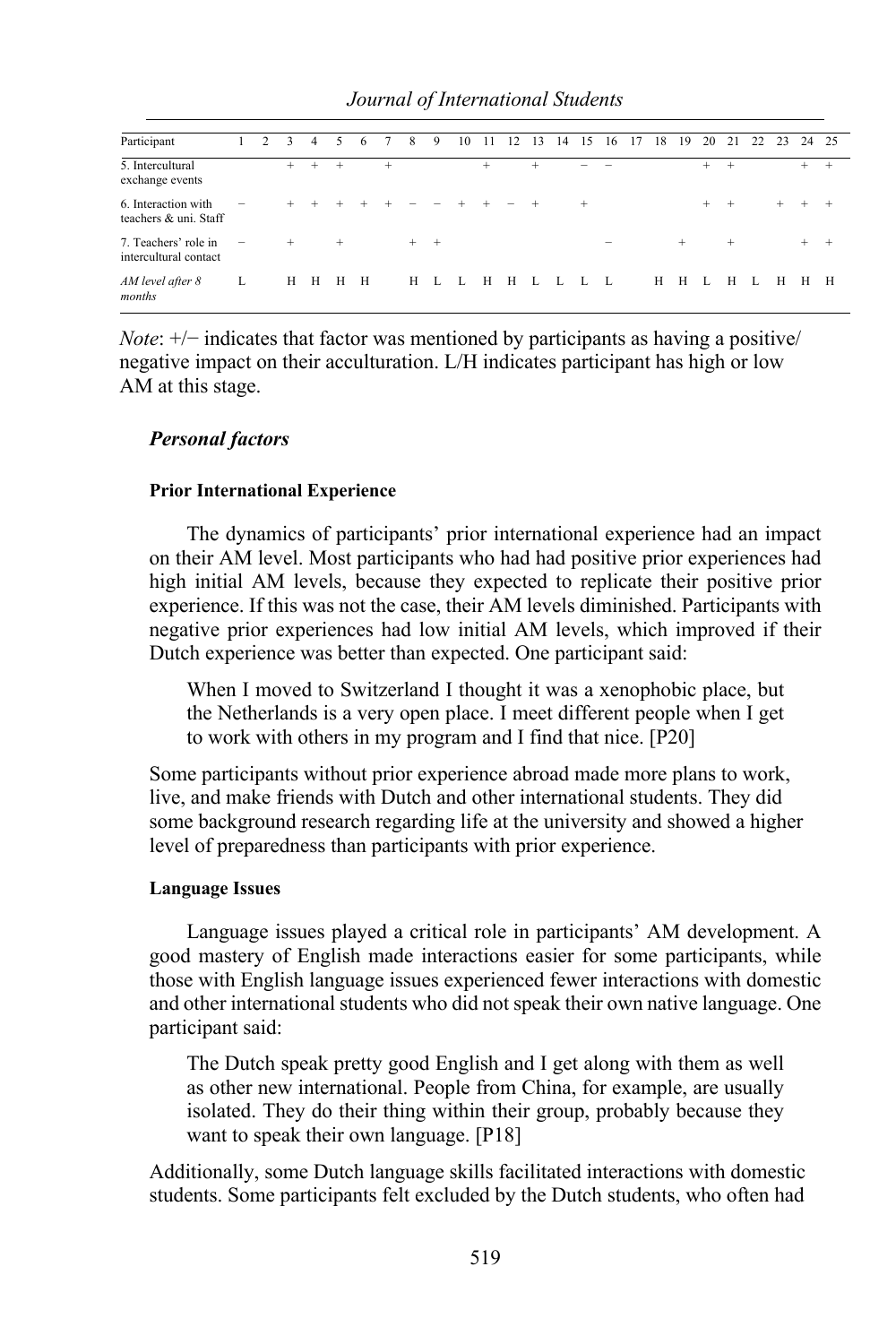the habit of using Dutch when conversing with one another. One participant said:

I'm the only non-Dutch in my team for this module. They sometimes just switch to speaking Dutch. I told them it's fair we make a rule that when I'm here we speak English because I also want to know what's going on. [P12]

## **Perceived Student Identities**

Participants' perceptions of their own student identities also had an impact at this stage. Participants who saw themselves only as 'international students' preferred interactions with other international students rather than with domestic students and reported lower AM levels at this stage. They mostly participated in social events within the international group. Those who perceived themselves only as 'members of an international community' were more motivated to learn about other cultures within the ILE and interacted with both domestic and other international students. One participant said:

I see myself as a part of an international community. I consider even the Dutch as just one of the different countries present at the university. I engage well with other students regardless of where they are from. [P6]

## **Extracurricular Participation**

Participants who participated in extracurricular activities showed higher AM levels than those who excluded themselves. For example, the introduction activities for new students were regarded by some participants as a positive experience because they formed friendships with other Dutch and international group members, who already had established networks at the university. These participants could therefore easily get information about the university or seek assistance when needed. This improved their AM. One participant said:

I do some sports at the university, and I have joined some associations with very nice people who I now consider as friends. These help to have some social contacts. [P9]

However, participants who had limited extracurricular activities had significantly less contact with other students and reported subsequent difficulties in building intercultural friendships.

## **Housing Search Experience**

The search for housing was a major challenge for some participants' AM. Participants who reported difficulty in finding housing, particularly because Dutch students rejected them as housemates, had a negative perception of domestic students, resulting in less interest to interact with them. One participant said: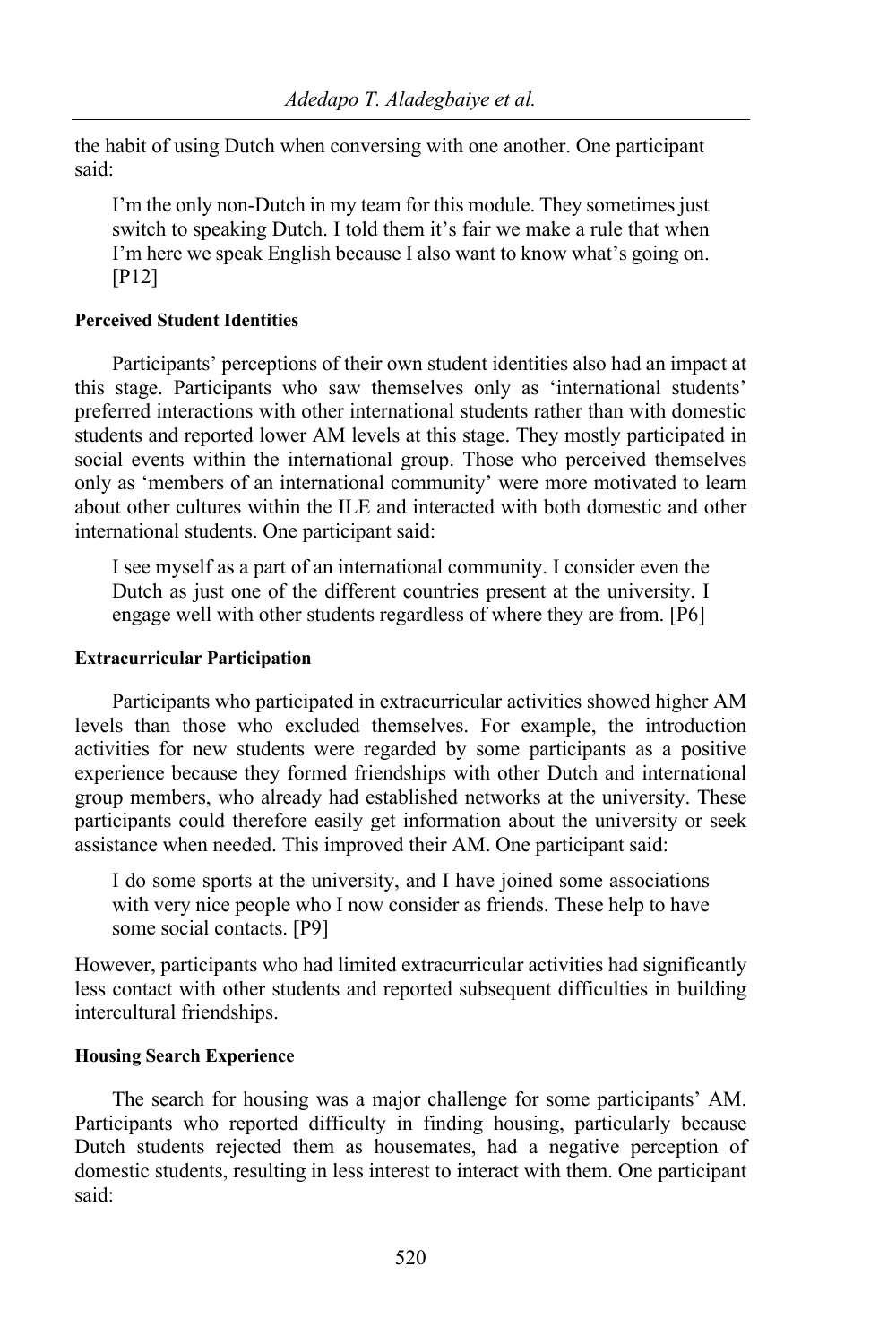It is difficult for me to find a place because the Dutch don't want internationals. The university also cannot help me because I am from Europe. [P10]

In contrast, some participants who secured housing with Dutch students had access to the friendship networks of their housemates. This gave them a positive impression of the Dutch with higher interest to engage with them. Moreover, these Dutch contacts helped them understand the Dutch socio-cultural and academic systems.

## **Living Costs**

Living costs were a factor that had negative effects on some participants' experience. For instance, some participants worked part-time to support their living costs. Therefore, they had less time for academic work and social activities. This affected their AM level at this stage. One participant said:

The Netherlands is really expensive to live in, especially if you want to do a lot of social things with your friends like travelling to other cities or maybe eating out together. I teach math online as a side-job to support myself here. [P4]

## *Social Factors*

#### **International In-group Pressure**

Some participants, who had developed early friendships with other internationals, especially students from their own native countries, experienced an internal in-group mechanism that sought to retain them within the group, despite their own efforts to engage with other domestic and international students. One participant said:

Sometimes when I make new friends, some of the guys complain that I was trying to leave the group. It's very subtle but I can feel the pressure they bring. [P19]

In contrast, some participants who developed friendship with internationals (who had been at the university longer) were able to gain access to their friendship networks consisting of many domestic and international students.

#### **Other Students' Opinions**

Opinions of both Dutch and international students, especially those who had been at the university longer, had an impact on participants' AM levels. When these opinions were negative, participants reported low AM levels, especially in terms of participating in the university's socio-cultural events and in engaging with Dutch students. One participant said: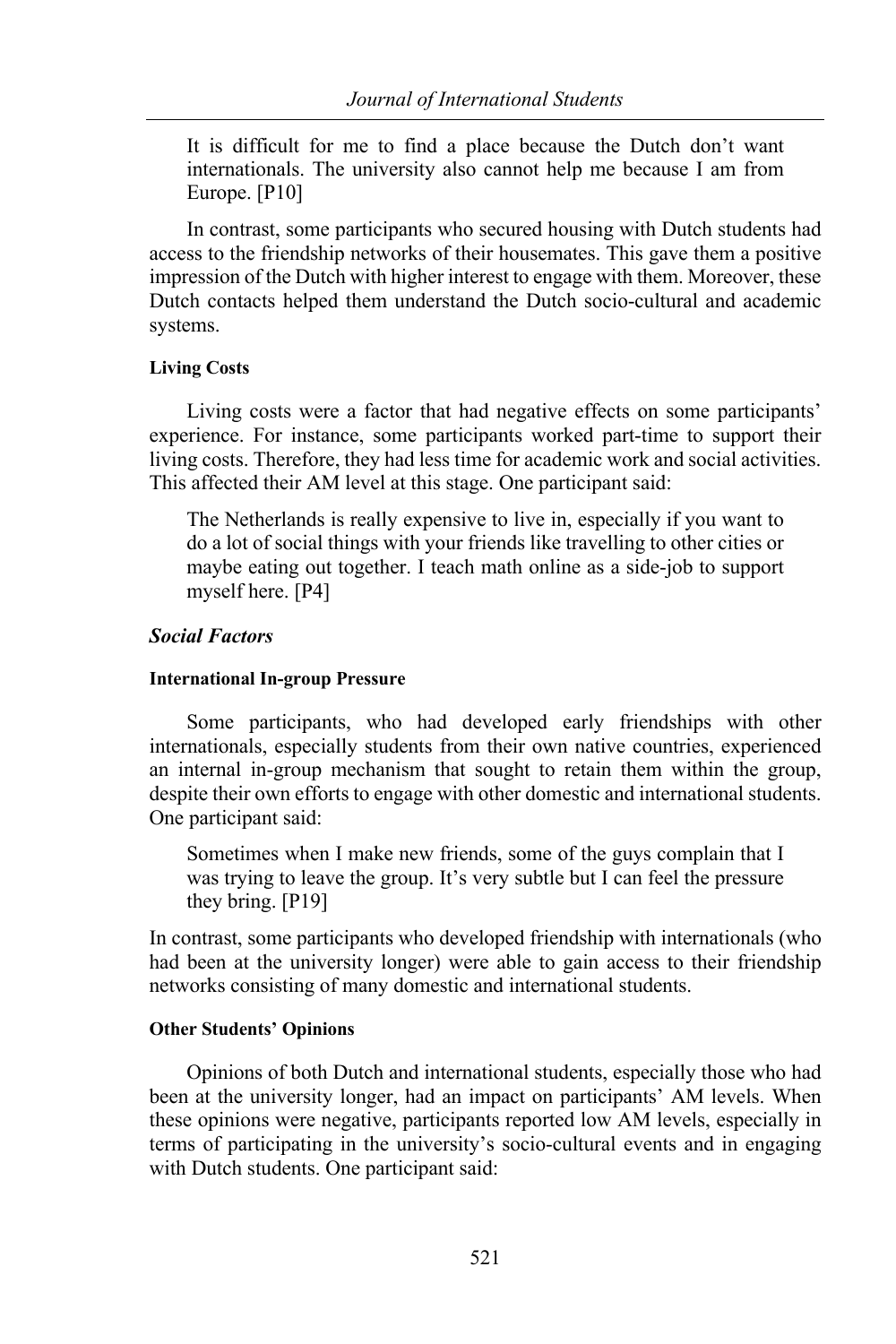I've heard a lot about the university from other people and it's not necessarily positive, especially when it comes to meeting the Dutch. So, I resolved not to stress myself with making Dutch friends. I won't worry about it. [P15]

## *Academic Factors*

#### **University Resources**

Participants' perceptions of the university resources positively affected their AM. Resources include personnel (e.g., university psychologists, library assistants, and study advisors), technological resources (e.g., databases, software, labs, and tools), and physical facilities (workspace, library, and social spaces such as canteens, sports facilities, and shops) available to the students. Their expectations of good facilities were met; thus, improving their AM. One participant said:

I am very impressed with the university facilities…. I appreciate the cultural space in the Bastille for us to meet other people during lunch. [P16]

#### **Study Program Characteristics**

Some participants commended the programs' potential to design personalized studies and internship/exchange opportunities. This reflected positively in their AM level at this stage because it met their expectations of highquality education. One participant said:

My program has more flexibility because it is a self-design…you get your pick of courses with a fixed structure. I'm adjusting easily at this stage. [P20]

However, participants with less flexibility in how their programs were organized were dissatisfied with the academic system, most of whom resorted to just completing their programs with aloof interest. Others noted disappointment with the contents of some courses when the course descriptions raised a different expectation than the actual course experience.

## **Academic Workload**

This factor was only mentioned as having a negative impact on participants' acculturation experiences. All participants had issues with the workload of their studies. This was because they prioritized their schoolwork and wanted to perform well academically. However, the demands, especially for those taking multiple courses, were heavy. This affected the time they had for social activities. One participant said:

There's quite a lot of work to do compared to my country. I can't make time for other things. [P11]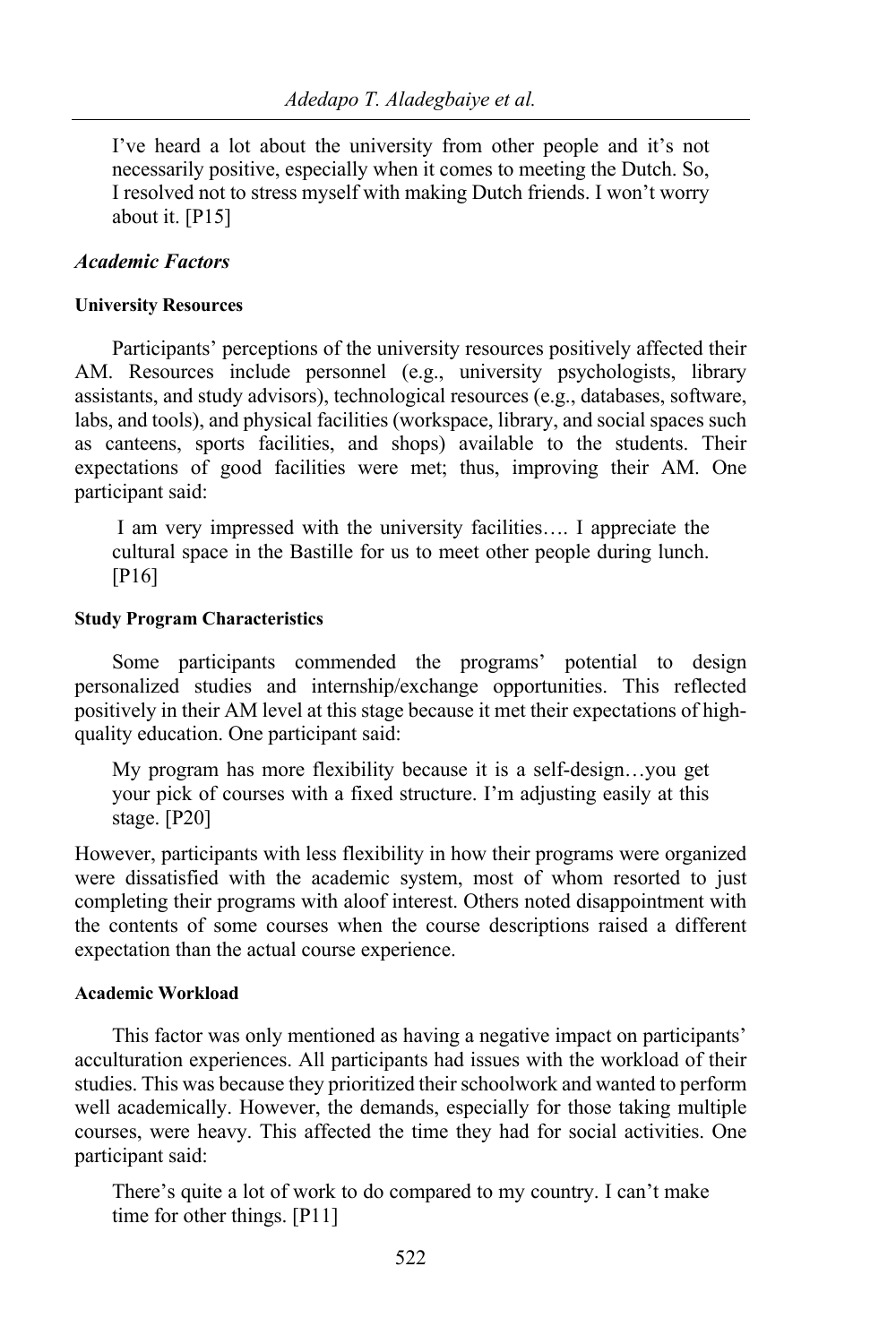## **Information on Academic Procedures**

Some participants indicated that the university was effective in providing information on academic procedures such as the use of certain platforms, joining external projects, collaborations, and pathways to internship opportunities and exchange programs. This gave them a positive perception of the university's role in their adjustment. However, other participants who had difficulty obtaining the information they needed felt neglected by the university. This resulted in distrust in the academic system and, thus, diminished their AM. One participant said:

I had a problem with understanding how to do a procedure and I asked some people about it. At the end of the day no one knew what to do or where to find the information. I felt really let down. [P13]

## **Developments in Participants' AM Levels after Eight Months**

There was a general increase in AM levels of participants in the third round. The AM process, however, remained dialectical with some interesting outcomes. Some participants with a high AM after four months either sustained their motivation because their expectations were met after eight months or relapsed due to disappointing experiences, and vice versa.

Participants who reported high AM levels  $(n = 13)$  at this stage perceived themselves as adjusted to the ILE than those with low AM levels  $(n = 9)$ . There were still varying interests to build friendships and explore the socio-cultural environment of the ILE. However, all participants were still motivated to participate in academic activities. Furthermore, all the factors identified above, especially language, international in-group pressure, academic workload, living costs, and extracurricular participation were still reported but as having less impact on their AM. This is because many participants have managed the challenges associated with those factors. Nevertheless, seven additional factors emerged which had more impact on the participants' AM development at this stage. We also categorized these as personal, social, or academic factors.

## *Personal Factors*

## **Perceived Discrimination and Prejudice**

Participants who encountered some degree of discrimination and prejudice from both domestic or other international students showed a reduction in their AM level at this stage. One participant said:

There is still casual racism here at the university from the Dutch and even other internationals. This gives me a bad impression of the culture around here. [P20]

Some were particularly surprised that discrimination and prejudice occurred even within the international group. One participant said: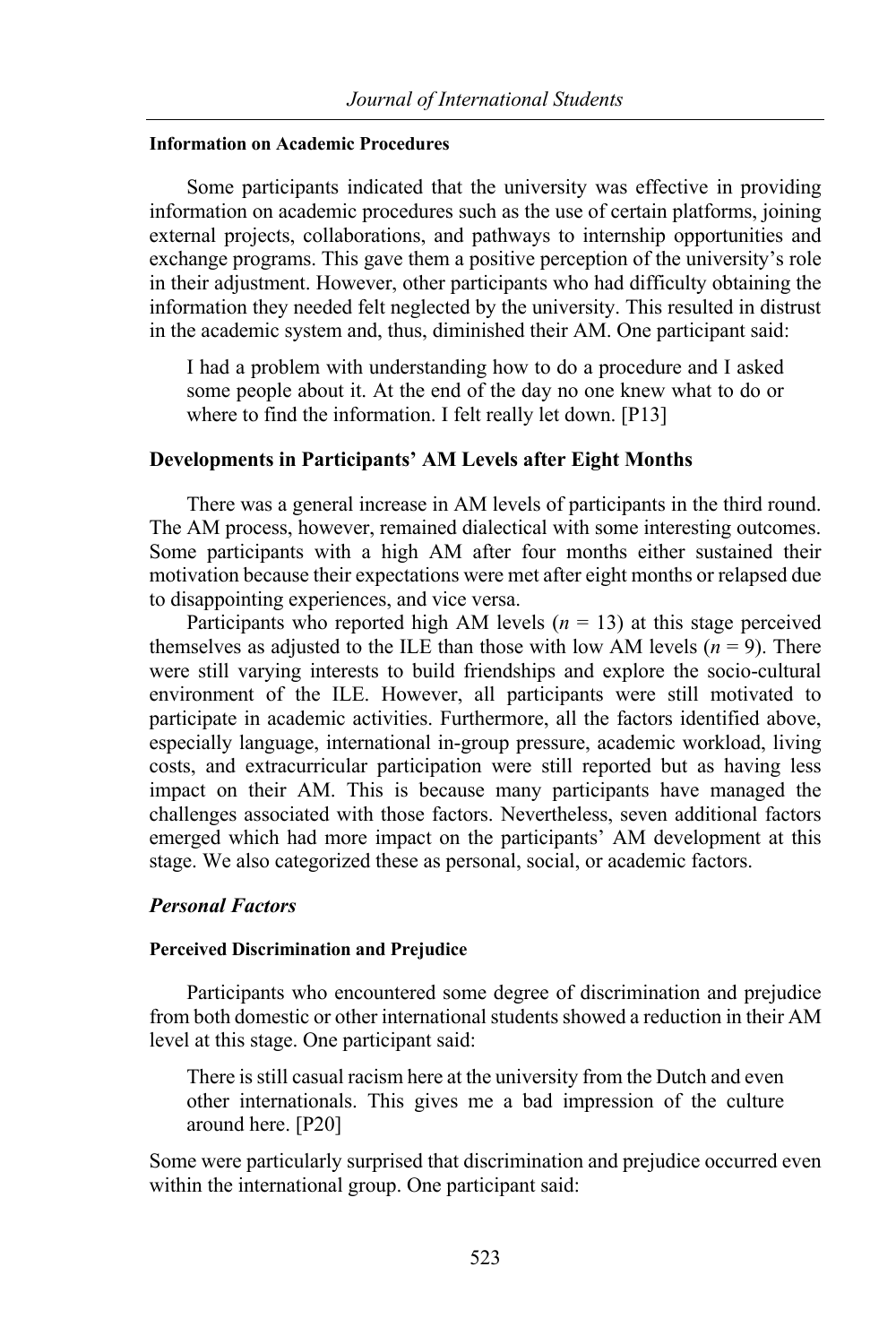I expected internationals to be accepting because we are all in the same boat here. But some people still do or say things to me which are upfront discriminatory or condescending. [P12]

#### **Perceived ILE Identity**

In line with the role of their self-identities as international students, participants' perceptions of the university's identity appeared to affect their AM at this stage. Participants who perceived the university as internationalized showed a higher AM than those who perceived the university as a *Dutch* institution. They noted that an internationalized university contributes to their self-image as members of a community which facilitates their integration. Participants who perceived the university as not internationalized argued that the university played an inadequate role in their integration. One participant said:

I expected the university to be more international. You still have things done the Dutch way here. Otherwise, we internationals are what makes it seem like an international university. They can do more, especially in getting the Dutch students involved. [P10]

## *Social Factors*

#### **Friendship Networks**

There were three kinds of friendship networks identified at this stage: those with international and domestic friends, those with only international friends, and those with only friends from their own countries. Participants who had diverse friends among the domestic and/or international groups showed higher AM levels than those without. Their diversified friend-groups exposed them to intercultural contacts with prospects to build new friendships. They were, therefore, willing to participate more in intercultural academic and social activities. Those who had only international friends showed little interest to proactively engage with Dutch students at this stage. Likewise, those with only friends from their native countries reported having only academic and social ties within their own cultural groups and showed little interest to engage outside of them. One participant said:

Most of my friends now are Asians like me. It is easier for us to understand each other because our cultures are similar. [P22]

## **Interactions with Other Students**

Beyond friendship networks, participants who had mostly positive encounters with domestic and international students showed higher AM levels at this stage than those with negative encounters. However, participants' positive experiences with only other international students had a consequential reduction in their willingness to interact with domestic students. One participant said: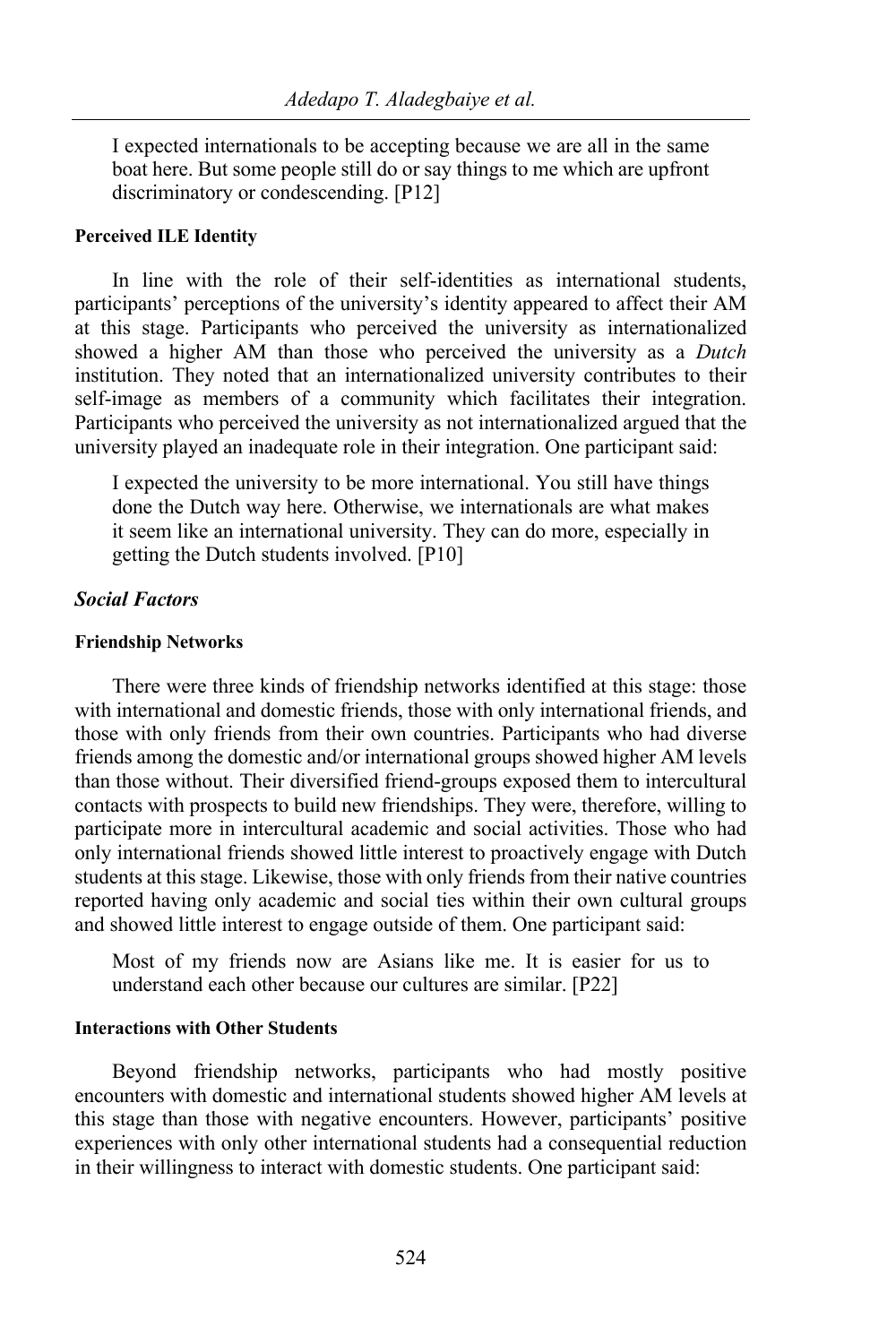I find the Dutch like a peach. They are soft and sweet on the outside but the more you eat the harder it gets. I work better with internationals at this stage of my study. [P1]

#### **Intercultural Exchange Events**

Some participants considered intercultural exchange events as a crucial factor in their AM at this stage. For example, intercultural dinners broadened their knowledge about other cultures and provided them with new contact opportunities to develop friendships. Therefore, they reported higher AM levels at this stage. However, participants who engaged mostly with people from their own culture experienced lower AM levels at this stage. One participant said:

I had a putlock dinner last Friday where we all cooked nice foods from our countries and shared them. It was very nice to meet more people and learn about their cultures in this way. [P19]

## *Academic Factors*

## **Interaction with Teachers and University Staff**

Many participants commended the teachers and university staff for being friendly and accessible. These experiences improved their AM. Participants who were dissatisfied with their interactions with teachers and university staff judged their experiences negatively. These differences are illustrated in the following quotes:

Professors here are very accessible and helpful. I have good interactions with them. I feel they make things easy for us internationals. [P19]

I had a minor issue with a professor. I felt bad with how she handled the situation. But I did speak about this to the study advisor. She checked up on me earlier this month if things were okay. These are two people from the same university handling an issue differently. [P5]

## **Teachers' Role in Intercultural Contacts**

A particularly acknowledged factor at this stage was the teachers' role in fostering intercultural contacts by diversifying student teams for class assignments. This gave some participants the impression that the university, represented by the teachers, facilitated their intercultural contacts, especially with the domestic students who generally prefer to work with other Dutch students. One participant said:

I really like it when the professor encourages us to try to mix-up our group. It makes me feel like someone is helping with my integration. [P9]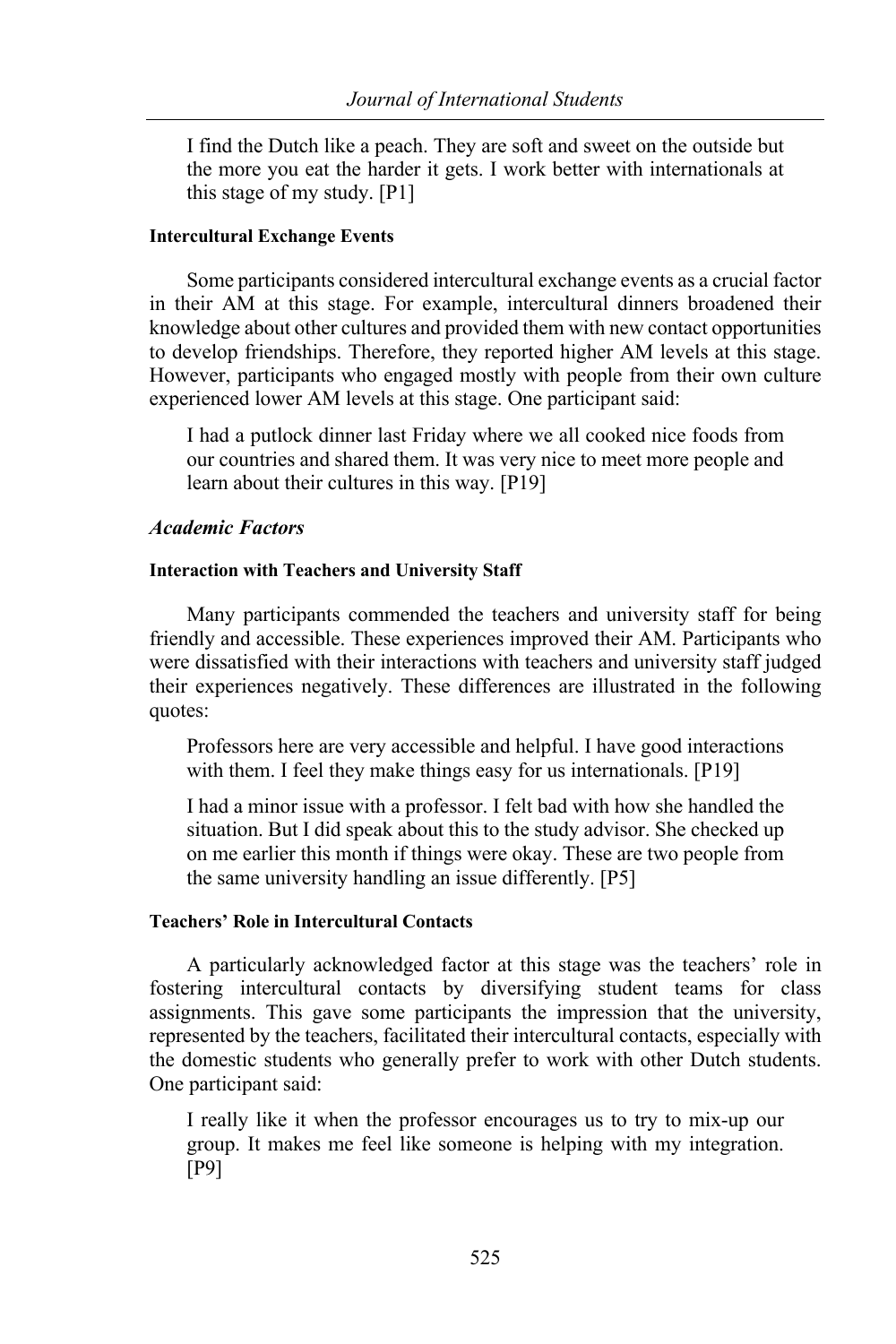However, participants who had opposite experiences perceived the academic system as ineffective in promoting intercultural relations among the student groups. This affected their willingness to work with domestic students and increased their preference to work and build friendships within their own cultural groups or only with other international students.

## **DISCUSSION**

Earlier research acknowledges that acculturation experiences differ per student (Rienties & Tempelaar, 2013). Our results illustrate these differences, as highlighted by students' AM development. Dentakos et al. (2017) in their crosssectional study also identified high and low AM levels among their student sample irrespective of how long these students had been at the institution. With our longitudinal approach, we established that students' AM levels are not static but evolve over time, not always in linear and predictable ways. Furthermore, Dentakos et al.'s (2017) categorization of peer relationship did not distinguish domestic from international students. Our findings fill this space, showing that the dynamics of interactions with domestic and other international students may be different and have different effects. Finally, Dentakos et al. (2017) limited university perceptions to students' experiences with university's internal structures and services. Our findings expanded this, showing that international students' perceptions of their own identities and the university's international identity affect their AM over time.

AM development may explain the U-curve acculturation process, as well as individual differences between students. AM development appears to be an important factor explaining why some international students adjust better than others. Our research showed that AM development is simultaneously affected by many different factors and that the nature and influence of these factors might change over time. As a result, the curve may not be *U-shaped* for every student.

Furthermore, our findings nuance and annotate various findings from earlier research. Prior international experience has often been found to have adaptational outcomes for migrants: People with earlier experiences abroad are better prepared for intercultural challenges (Bartlett et al., 2017; Smith & Khawaja, 2011). However, we found that the nature of the prior experience is equally crucial in shaping students' initial expectations and subsequent experiences. As a result, prior international experience may also have negative effects on AM.

Boring (2000) posited that second language acquisition can help migrants to easily adjust. Our study showed that some international students may even face a third language acquisition challenge. Most of our participants were non-native English speakers and had little or no Dutch language skills when they arrived. Many, therefore, had to sustain or improve their English language skills for academic and social purposes within the ILE, but also felt the need to learn some Dutch for social interactions with domestic students.

Regarding perceived discrimination and stereotyping, earlier research focused mainly on the migrants' perspectives about the host society (Abdullah,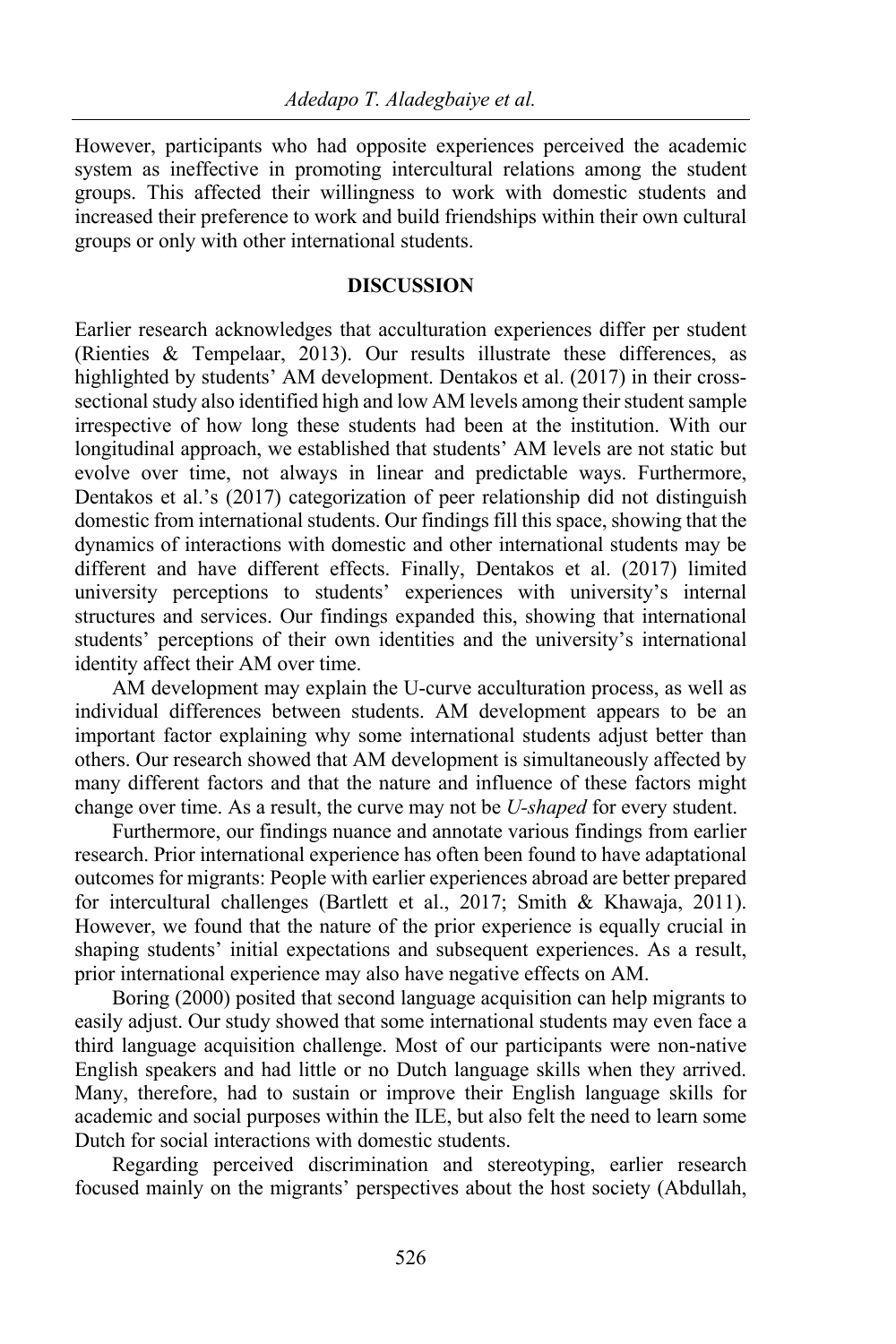2020). We discovered that there may also be perceived discrimination within the international student in-group.

Other factors such as living costs, academic workload, and housing challenges have been identified as stressors in previous studies (Smith & Khawaja, 2011). We found that these factors may also affect students' AM levels over time.

Academic goals are central to the experiences of international students and often take precedence over other adaptational goals (Kim, 2001; Wintre et al., 2015). Our findings support this, since there was sustained overall academic interest among the participants. Moreover, interaction with teachers, program designs, university facilities, and information of key academic procedures may indicate potential areas for intervention from universities to improve their international students' AM.

## **Limitations and Suggestions for Future Research**

Several limitations must be considered when interpreting our findings. The first limitation is that we only focused on international students. However, if we take the concept of an ILE seriously, we would also need to consider the AM of domestic students. Future research should include the AM of domestic and international students in ILEs.

A second limitation involves the qualitative nature of our research. Our indepth interviews with international students helped us to identify factors that might play a role in students' AM, but we cannot be sure to what extent all factors actually influence AM. Quantitative follow-up research could focus on the extent to which the identified factors indeed explain and predict international students' AM.

Due to the sample size, this study looked at international students as a homogenous group, not distinguishing between participants' cultural backgrounds. It is imaginable that the development of international students' AM is related to their cultural background, for instance, based on the width and depth of the cultural differences between their home country and their host country. Future research could differentiate between different cultural backgrounds and compare the development of students' AM.

It is also important to keep in mind that the majority of the participants were master (or pre-master) students. This means that they were older than students at the bachelor level and had other academic experiences before. Future research could also focus on bachelor students, who combine the international and intercultural experience with the transition from high school to university.

Finally, the research focused on students of a single university in the Netherlands. Although our participants enrolled in a wide variety of programs within the university, it would be interesting to include other universities and host countries in future research.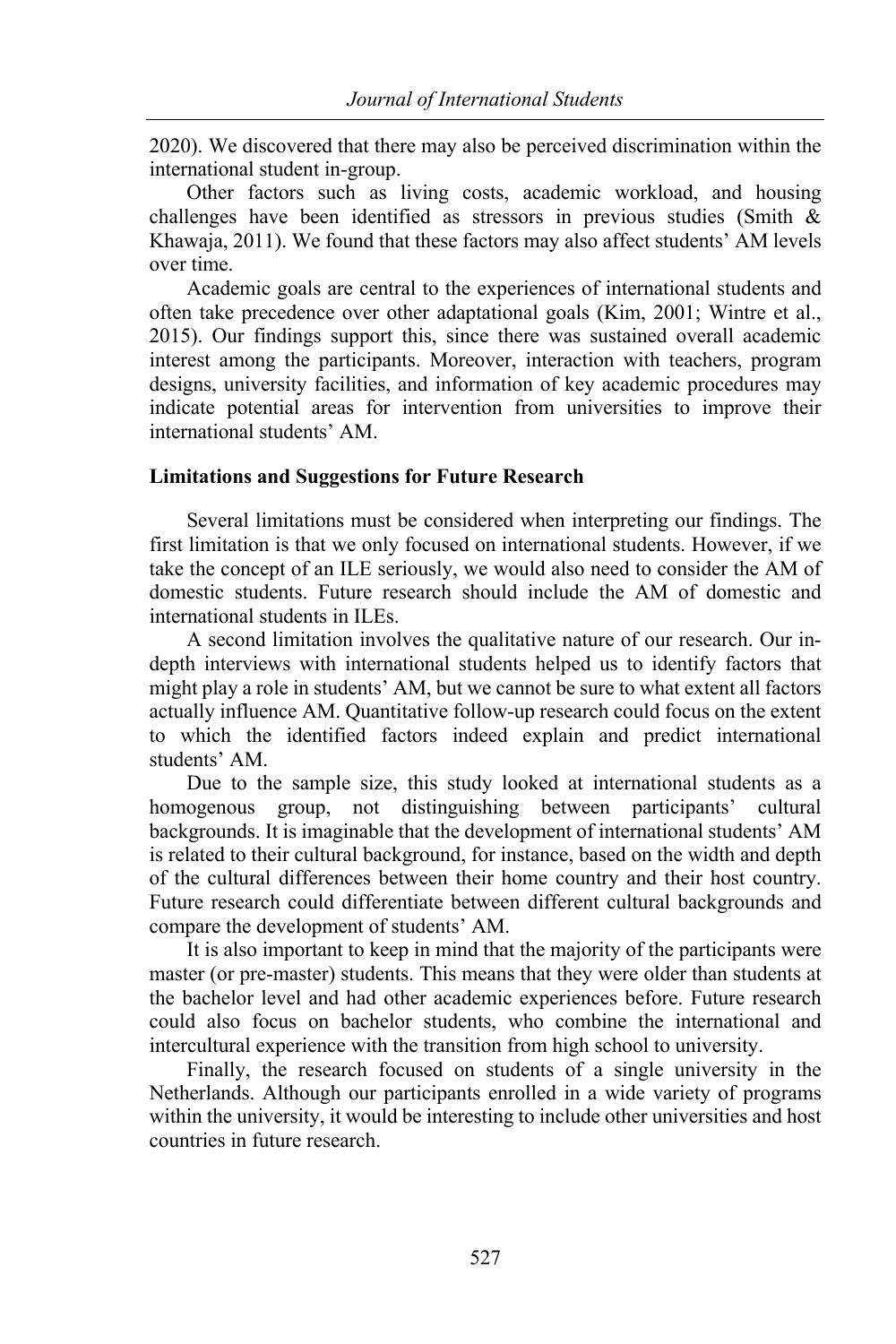## **CONCLUSIONS**

It is crucial for universities to provide their international students with the best possible experience and ensure that their AM helps them thrive in ILE. Our research showed that the development of international students' AM is not a linear process, which deserves attention over time. We identified a range of personal, social, and academic factors that potentially affect students' AM. These factors can already be used to sustain or improve international students' AM throughout their acculturation or to monitor their experiences. Undoubtedly, the challenges associated with adapting to a new society will continue to linger for many international students. Nevertheless, there is hope that the continued joint efforts between the students and their universities can help smoothen students-migrants' acculturation journeys.

## **ACKNOWLEDGMENTS**

The authors would like to thank the international students who participated in this longitudinal study.

## **REFERENCES**

- Abdullah, S. (2020). Exploring the lived social and academic experiences of foreign-born students: A phenomenological perspective. *Journal of International Students, 10*(3), 590–612. https://doi.org/10.32674/ jis.v10i3.1171
- Bartlett, L., Mendenhall, M. & Ghaffar-Kucher, A. (2017). Culture in acculturation: Refugee youth's schooling experiences in international schools in New York City. *International Journal of Intercultural Relations, 60*, 109– 119. https://doi.org/10.1016/j.ijintrel.2017.04.005
- Berry, J. W. (2005). Acculturation: Living successfully in two cultures. *International Journal of Intercultural Relations, 29*(6), 697–712. https://doi.org/10.1016/j.ijintrel.2005.07.
- Berry, J. W. (2006). Contexts of acculturation. In D. L. Sam & J. W. Berry (Eds.), *Cambridge handbook of acculturation psychology* (pp. 2735–2742). Cambridge University Press.
- Berry, J. W., & Hou, F. (2016). Immigrant acculturation and wellbeing in Canada. *Canadian Psychology, 57*(4), 254–264. https://doi.org/10.1037/cap0000064
- Berry, J. W., Kim, U., Minde, T., & Mok, D. (1987). Comparative studies of acculturative stress. *International Migration Review, 21*, 491–511. https://doi.org/10.1177/019791838702100303
- Boring, R. (2000). Schumann's acculturation model: Cross-sectional and longitudinal evidence in second-language acquisition. *Canadian Linguistics Association Annual Conference Proceedings*, 51–62. https://doi.org/ 10.13140/RG.2.1.4639.7927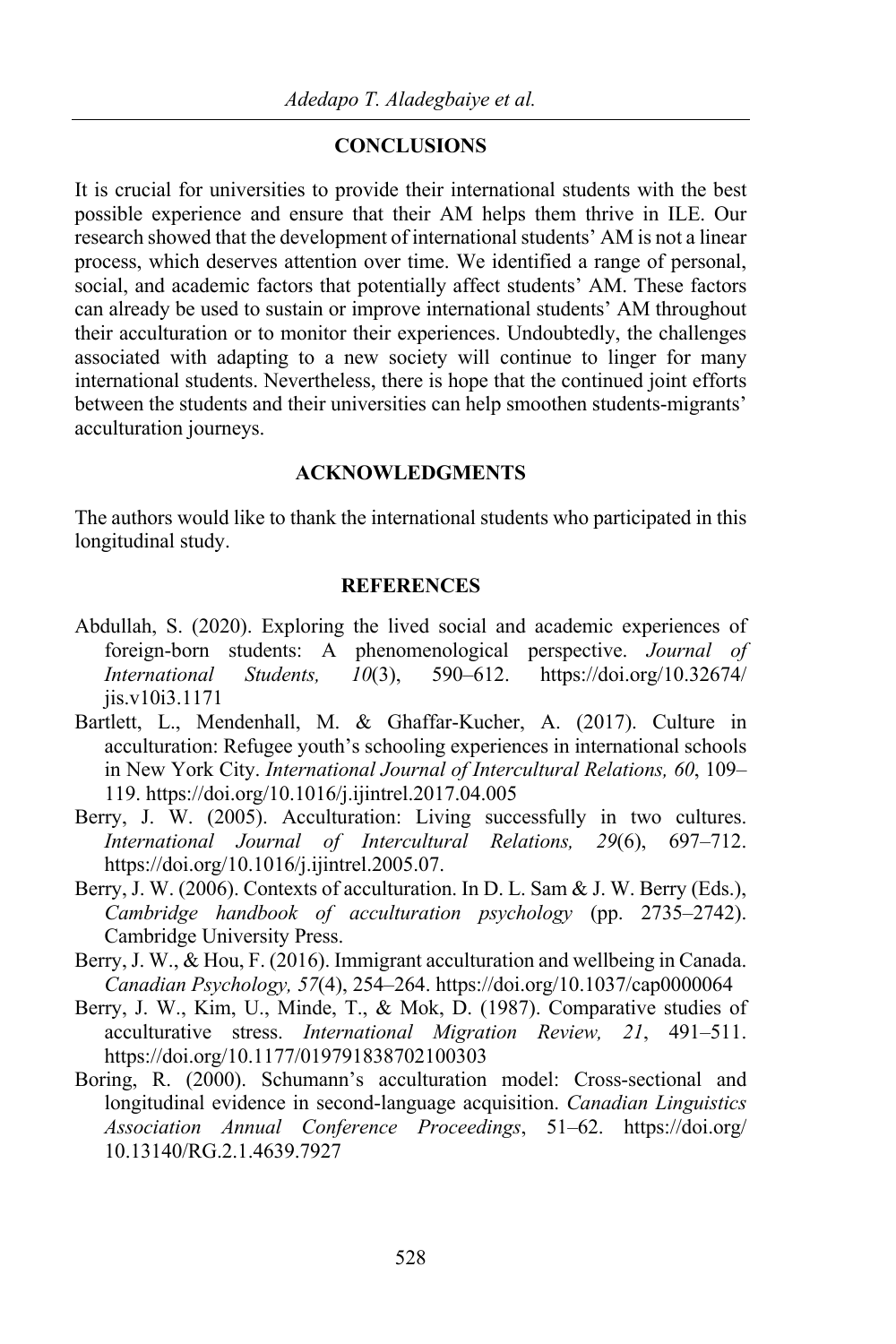- Carmit, T. T., V& Philip, E. T. (2006). Biculturalism: A model of the effects of second-culture exposure on acculturation and integrative complexity. *Journal of cross-cultural psychology, 37*(2), 173–190. https://doi.org/10.1177/ 0022022105284495
- Chirkov, V. I., Vansteenkiste, M., Tao, R., & Lynch, M. (2007). The role of selfdetermined motivation and goals for study abroad in the adaptation of international students. *International Journal of Intercultural Relations, 31*, 199–222. https://doi.org/10.1016/j.ijintrel.2006.03.002
- Dentakos, S., Wintre, M., Chavoshi, S., & Wright, L. (2017). Acculturation motivation in international student adjustment and permanent residency intentions: A mixed-methods approach. *Emerging Adulthood, 5*(1), 27–41. https://doi.org/10.1177/2167696816643628
- Eshel, Y., & Rosenthal-Sokolov, M. (2000). Acculturation attitudes and sociocultural adjustment of sojourner youth in Israel. *The Journal of Social Psychology, 140*, 677–691. https://doi.org/10.1080/00224540009600509
- Kim, Y. Y. (2001). Becoming intercultural: An integrated theory of communication and cross-cultural adaptation. Sage.
- Owen, G. T. (2014). Qualitative methods in higher education policy analysis: Using interviews and document analysis. *Researchgate*. https://www.researchgate.net/publication/289764396
- Recker, C., Milfont T., & Ward, C. (2017). A dual-process motivational model of acculturation behaviors and adaptation outcomes. *Universitas Psychologica, 16*(5), 1–15. https://doi.org/10.11144/Javeriana.upsy16-5.dmma
- Rienties, B., & Tempelaar, D. (2013). The role of cultural dimensions of international and Dutch students on academic and social integration and academic performance in the Netherlands. *International Journal of Intercultural Relations, 37*(2), 188–201. https://doi.org/10.1016/j.ijintrel. 2012.11.004
- Smith, R. A., & Khawaja, N. G. (2011). A review of the acculturation experiences of international students. *International Journal of Intercultural Relations, 35*(6), 699–713. https://doi.org/10.1016/j.ijintrel.2011.08.04
- Ward, C., Okura, Y., Kennedy, A., & Kojima, T. (1998). The U-curve on trial: A longitudinal study of psychological and sociocultural adjustment during crosscultural transition. *International Journal of Intercultural Relations*, 22(3), 277–291. https://doi.org/10.1016/S0147-1767(98)00008-X
- Ward, C., & Kennedy, A. (1999). The measurement of sociocultural adaptation. *International Journal of Intercultural Relations, 23*(4), 659–677. https:// doi.org/10.1016/S0147-1767(99)00014-0
- Wintre, M. G., Kandasamy, A. R., Chavoshi, S., & Wright, L. (2015). Are international undergraduate students emerging adults? Motivations for studying abroad*. Emerging Adulthood, 3*, 255–264. https://doi.org/ 10.1177/2167696815571665